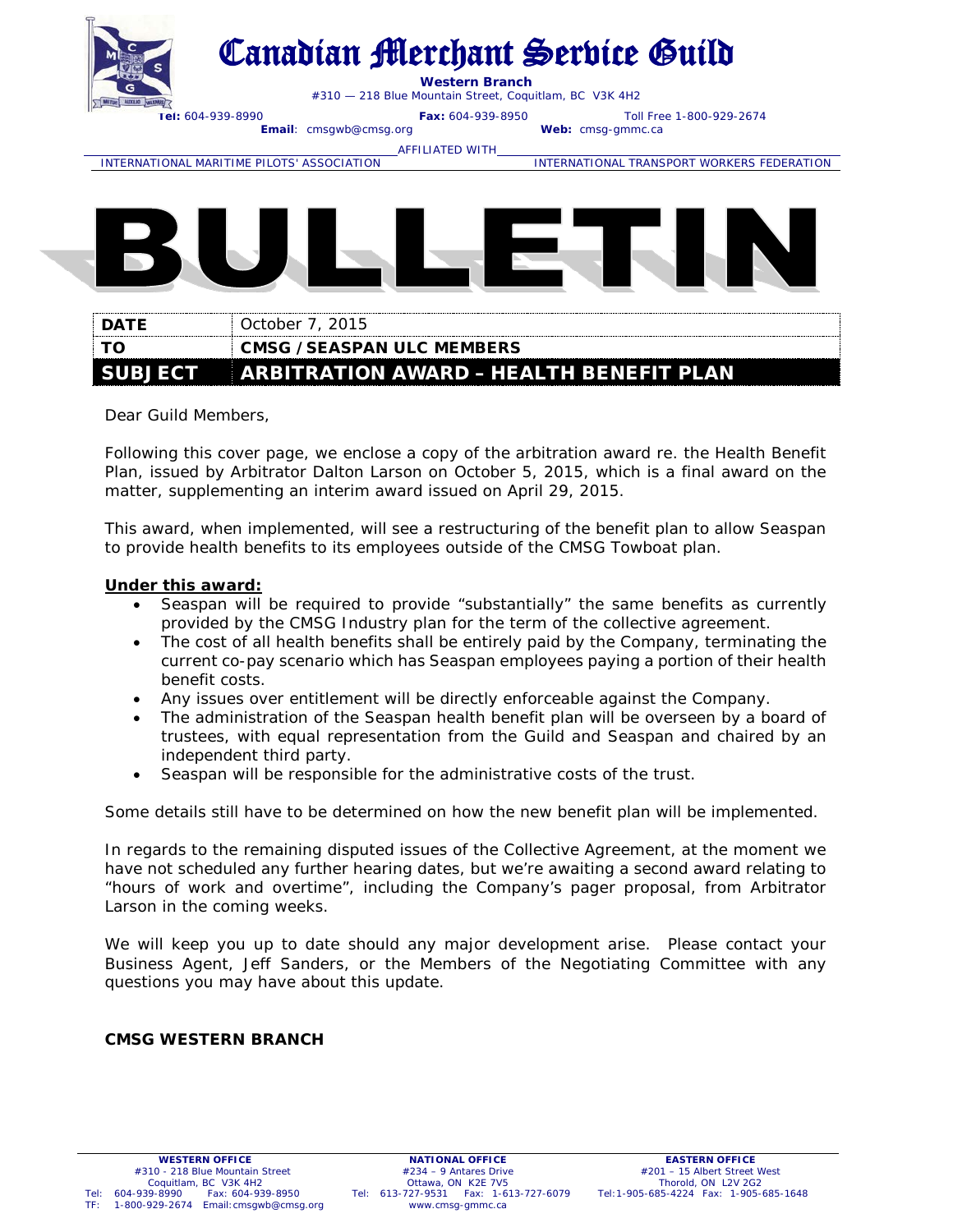# IN THE MATTER OF SECTION 79(1) OF THE CANADA LABOUR CODE

AND

## IN THE MATTER OF AN INTEREST ARBITRATION

BETWEEN:

## SEASPAN MARINE CORPORATION

(the "Company")

AND:

#### CANADIAN MERCHANT SERVICE GUILD

(the "CMSG")

AND:

## INTERNATIONAL LONGSHORE AND WAREHOUSE UNION, LOCAL 44

(the "ILWU)

#### **Health Benefit Plans**

| ARBITRATOR:                       | Dalton L. Larson                      |
|-----------------------------------|---------------------------------------|
| <b>REPRESENTING THE EMPLOYER:</b> | Chris Leenheer<br>David Woolias       |
| <b>REPRESENTING THE CMSG:</b>     | <b>Brett Matthews</b><br>Jeff Sanders |
| <b>REPRESENTING THE ILWU:</b>     | Leo McGrady<br>Sonya Sabet-Rasekh     |
| <b>CASE MANAGEMENT MEETINGS:</b>  | May 15, 2015<br>June 25, 2015         |
| DATES OF HEARINGS:                | <b>Written Submissions</b>            |
| DATE OF AWARD:                    | October 5, 2015                       |

\_\_\_\_\_\_\_\_\_\_\_\_\_\_\_\_\_\_\_\_\_\_\_\_\_\_\_\_\_\_\_\_\_\_\_\_\_\_\_\_\_\_\_\_\_\_\_\_\_\_\_\_\_\_\_\_\_\_\_\_\_\_\_\_\_\_\_\_\_\_\_\_\_\_\_\_\_\_\_\_\_\_\_\_\_\_\_\_\_\_\_\_\_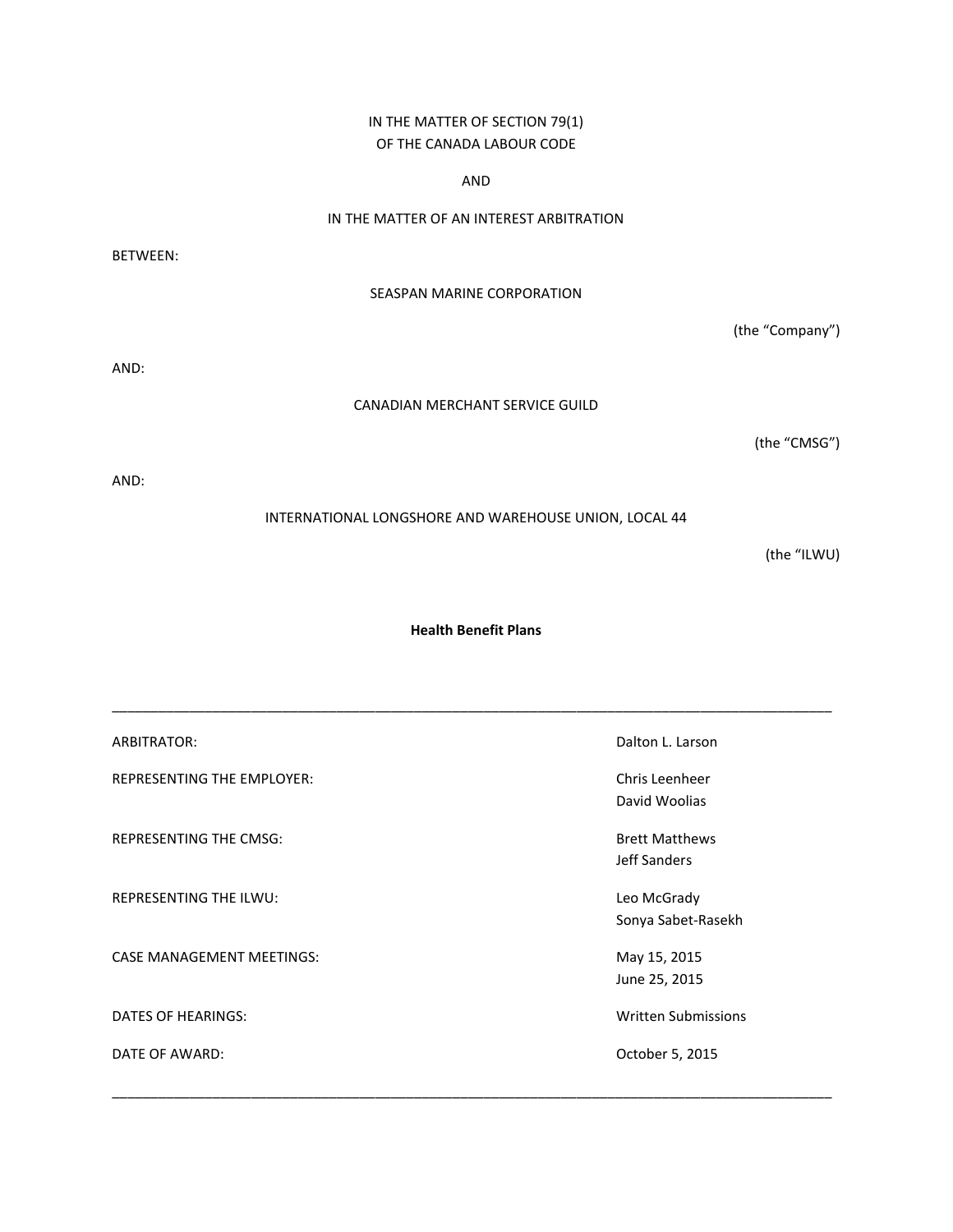#### **AWARD**

## 1. **Background**

[1] On April 29, 2015 I issued an interim award in which I discussed the principles that generally govern the issuance of interest arbitration awards. I also provided an analysis of the proposals of the parties on this issue which has been somewhat of a moving target in that the Company dramatically changed its position during the arbitration proceedings. Its original position was that it was prepared to continue the structure of the two industry health care plans without change but it was not prepared to continue to fund the full cost of the plans on an unlimited basis. It took the position that, for whatever reason, the cost of the premiums that it was required to pay under the existing language of the agreements was excessive. The solution that it saw at that time was to cap its contribution level to something comparable to what it was generally paying for excluded staff within the organization.

[2] The Unions opposed any changes that could impact upon the level of benefits being provided to employees. They were not prepared to accept that the premium levels were excessive, or if they were, that there was anything that could be reasonably done in the management of the plans that was not already being done to reduce them. They were adamant that the administration of the two industry plans had been efficient and effective in controlling costs. The evidence provided in the hearings on that issue was, as I discussed in the award, that the trustees of both plans had managed to reduce costs except that the realized savings had generally been used to increase reserves but had not resulted in any significant reductions in the premium costs payable by the Company.

[3] It goes without saying that had the negotiations continued with that focus, which is to say that if we could have found common ground by which the premium costs could be substantially reduced, it would have made it possible to preserve the current structure by which the industry plans are being managed. A problem arose, however, when the Company sought to provide support for the position it was taking that the premium costs were excessive. This support took the form of a Request for Proposals ("RFP") to the local insurance industry generated by Weitzel & Associates which had been retained by Seaspan. The initial purpose of the RFP was not necessarily to find a lower cost carrier but rather to demonstrate that the premium costs of the two industry plans were significantly abherent. As the award indicates, Mr. Weitzel was successful in obtaining proposals from four major insurance companies with dramatically lower premium costs for essentially the same benefits being provided through the industry plans. For Guild members these ranged from \$526 to \$721 per employee/month depending upon the carrier and for ILWU members even lower, from \$347 to \$488 compared to about \$1000 for the industry plans.

[4] The evidence, however, was that the industry plans would not be able to operate at those premium levels. Similarly, the insurance companies were only prepared to make their offers open for acceptance outside of the industry plans. As Mr. Weitzel explained, their proposals were based upon the experience ratings of the general population and were not isolated to the marine industry. He testified that the proposals were accordingly made on a condition that a new administrative model would have to be adopted. This was because the insurance companies were prepared to treat them as virgin plans that were not encumbered by the industry experience. This then became the focus of the negotiations. Instead of negotiating cost within the existing structure, the discussions switched to whether the projected savings reflected in the proposals could be sustained outside of the industry structure over the longer term.

[5] The Unions were adamantly against withdrawing coverage from the existing industry plans for a number of reasons enumerated in the award, primarily relating to a loss of control. Quite apart from that, they took the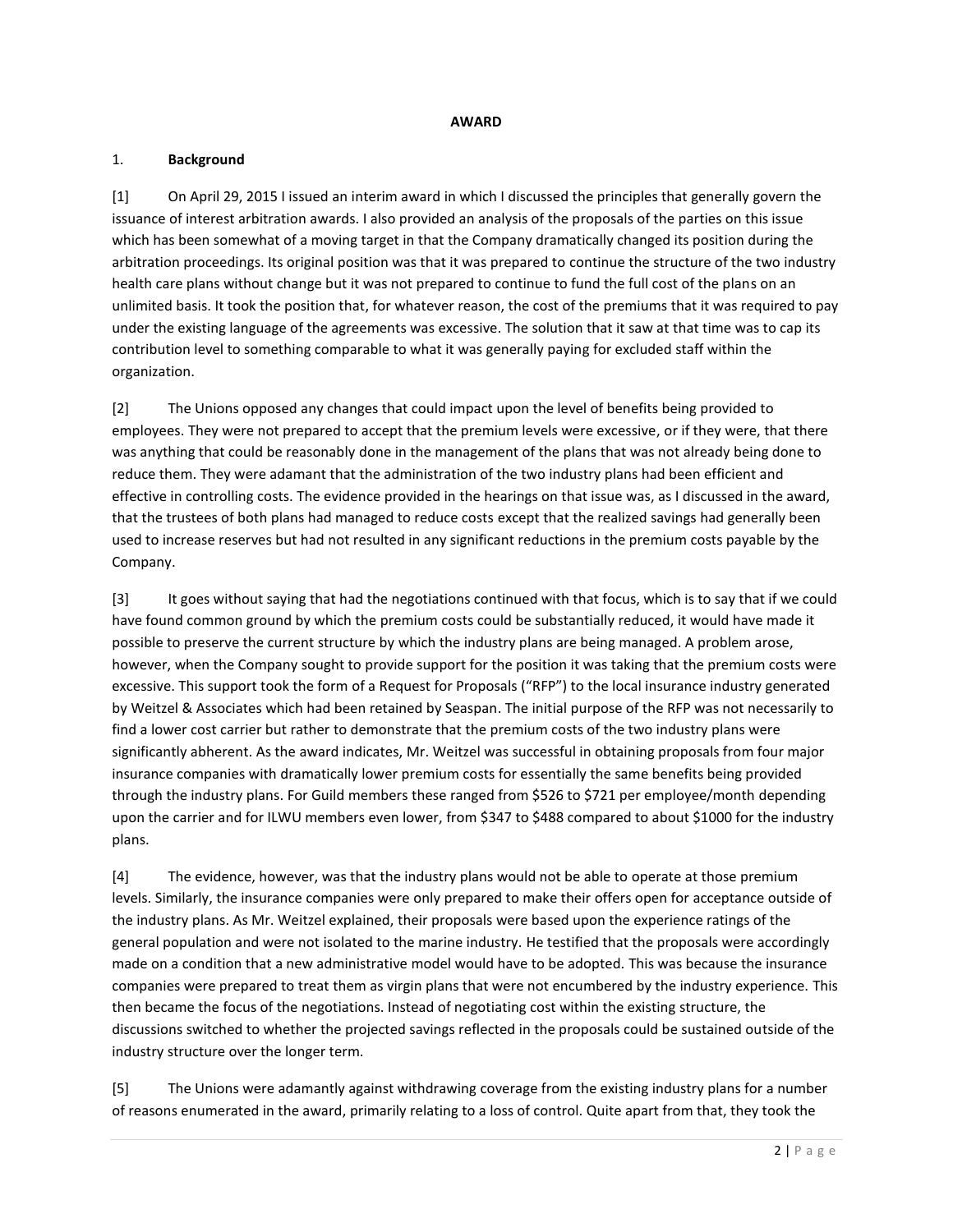position that the projected savings were illusory at worst and transitory at best because they would be limited to the first term of the contract of insurance, whichever proposal was accepted, and that the premium costs would rise in the next term to essentially the same levels as are currently in effect in the industry plans.

[6] In order to meet those concerns, the Company proposed in the hearings to accept the entire risk of all premium cost increases subject to coverage being provided through a discrete Seaspan plan. In other words, it proposed to do precisely what it said it was not prepared to accept at the outset of negotiations, which was to continue to pay the full cost of coverage. Its proposal in that respect was simple: that the current provisions of the two collective agreements would be deleted and substituted by words to the effect that Seaspan would provide employees with health benefits in substantial compliance with the benefits specified in the existing benefit plans.

## 2. **Establishing Focused Health Plans**

[7] The premise that I adopted as the foundational base of the Interim Award was that there was ample reason to establish new health benefit plans focused on the peculiar exigencies of the collective agreements between the parties outside of the existing industry plans. In the first place, the Company is not proportionately represented on the board of trustees. In the case of the Canadian Merchant Service Guild Western Branch Benefit Plan it is one of three employer representatives who are effectively competitors whose interests are not always aligned while the Guild has three representatives whose interests are identical. Moreover, the plans were established at a time when the Council of Marine Carriers was an accredited employer's organization which is no longer the case, the point being that the drivers that influence the working conditions of these parties are not the same as those in the general industry. In any event, I determined that even if the premium costs do rise, as the Unions argued they will, the likelihood is that it will not be on a scale that will soon bring them back up to the current levels and, in the meantime, there are significant savings to be had in the near term from accepting one of the current proposals. Nevertheless, I stated that if it were done, it would have to be on three conditions:

- 1. That substantially all the benefits that are currently being provided to employees as part of the two existing industry health care plans should continue to be required to be provided in any renewal collective agreement;
- 2. That the offers made by the three extant insurance companies would have to be verified and determined to be open for acceptance; and
- 3. That the risk of premium cost increases should be borne by the Company.

[8] One underlying issue that is inherent in the establishment of any health plan in a collective agreement relates to enforceability. As with most types of benefits there is an entire range of enforcement options that exist but what one must understand is that while the parties may agree on the level of benefits that may be required to be provided under a policy of insurance, they may not be directly enforceable against the insurance company because it cannot be made a party to the agreement: *Limojet Gold Express Limited and Public Service Alliance of Canada, Local 05/21081and Public Service Alliance of Canada* (2006) 160 LAC (4<sup>th</sup>) 314 (Larson); quashed 167 (4<sup>th</sup>) 404 (BCLRB).

[9] On the other hand, a policy of insurance may be indirectly enforced against the insurer through the employer if the collective agreement specifies the level of benefits that must be provided, the point being that a union's ability to challenge a denial of benefits through the grievance procedure depends upon the precise wording of the agreement. At one point in the development of the jurisprudence on this issue arbitrators recognized essentially four different relationships, each with different degrees of enforceability which were conveniently set out in *Re University of Guelph and University of Guelph Staff Association* (1995) 50 LAC (4<sup>th</sup>) 61 (Kaplan) @ p.63-64: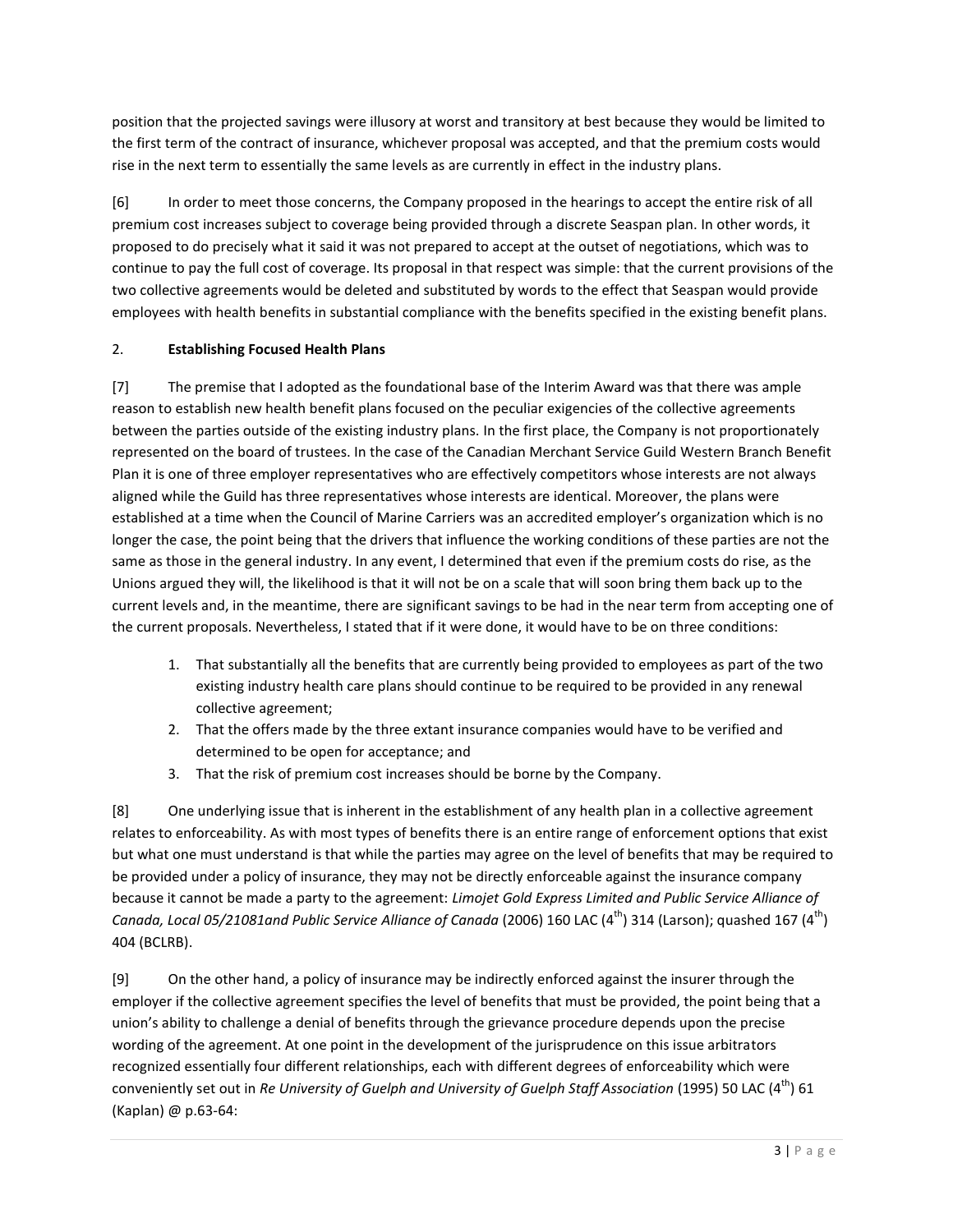- 1. The plan or policy is not mentioned in the collective agreement;
- 2. The collective agreement specifically provides for certain benefits;
- 3. The employer contracts to pay the premiums for a plan which is not included, directly or indirectly, or by reference, in the collective agreement. The benefits provided under that plan are either not specified or, alternatively are specified in such a way that it is the insurance company which decides on the legitimacy of a claim and any dispute is between the claimant and the insurance company; and
- 4. The specific plan or policy is referred to in the collective agreement and becomes part of the agreement.

[10] In the second category a grievance with respect to the denial of benefits was regarded as being arbitrable but only against the employer who would then be entitled to seek to be indemnified by the insurer. However, in the fourth category the plan is notionally regarded as directly enforceable because it is a term of the collective agreement, even though the insurance company is not a signatory. More recently, however, because of the expanded jurisdiction accorded to arbitration boards by the Supreme Court of Canada in *Weber v. Ontario Hydro* [1995] 2 SCR 929 and the myriad of cases decided since that time, the University of Guelph categories may be subject to modification. The principle decided in Weber was that exclusive jurisdiction is conferred on labour tribunals to deal with all disputes or differences between the parties which in their essential nature arise from the collective agreement.

[11] This may give rise to a question whether an insurer who is not a direct party to a collective agreement can, nonetheless, be joined as a party to a dispute. In *Pilon v. International Minerals Chemical Corp. Canada Ltd.* (1996) 31 OR (2d) 210 (Ont. CA) a long term disability plan and a benefits handbook were expressly incorporated into the collective agreement. In those circumstances, the court accepted, what has come to be known as the "but for" doctrine that Pilon was not a party to the insurance policy and therefore would ordinarily have no claim "but for" the collective agreement so that it could only be prosecuted at arbitration.

[12] As was noted by Bernie Adell in an article entitled "Update on Overlapping Jurisdiction" Labour Arbitration 2000 some arbitrators took the Pilon decision to mean that as long as an insurance plan was mentioned in the collective agreement, any claim for benefits under the plan was arbitrable and the insurer could be joined as a third party. However, the decision of the Divisional Court in *London Life Co. v. Dubreuil* [1998] OJ No. 3996 (Ont. Div Ct) [QL] was eventually upheld by the Court of Appeal saying that an arbitrator is not empowered to assert jurisdiction over an insurer by adding it as a party defendant to an arbitration.

[13] In British Columbia the claim of entitlement to join third parties to an arbitration outside of a collective agreement has never found fertile ground: *Canada Safeway Limited and United Food and Commercial Workers Union, Local 1518* BCLRB No. B263/98. In that case Arbitrator Hope refused to take jurisdiction in a dispute over the eligibility for benefits under a long term disability plan where the agreement only obliged the employer to provide a plan. His decision was based upon an interpretation of the collective agreement that by agreeing to provide a plan, the employer could not be seen to assume liability for the benefits of the plan. The union appealed the decision to the Labour Relations Board on the argument that it would leave a jurisdictional gap if the employer was not inferentially liable for the benefits because under the Pilon decision the court held that all matters that by their essential character arise under a collective agreement must be dealt with by an arbitrator. Essentially, however, what the LRB held was that the Weber doctrine could not be stretched to give an arbitrator jurisdiction beyond what would be the normal interpretive outcome of the language of the agreement.

[14] See also *HEU v. Health Employers Association of British Columbia [Children and Women's Health Care Centre] and Co-operators Life Insurance Company* (200) 75 BCLR (3d) 257 (BCCA) where the Court of Appeal upheld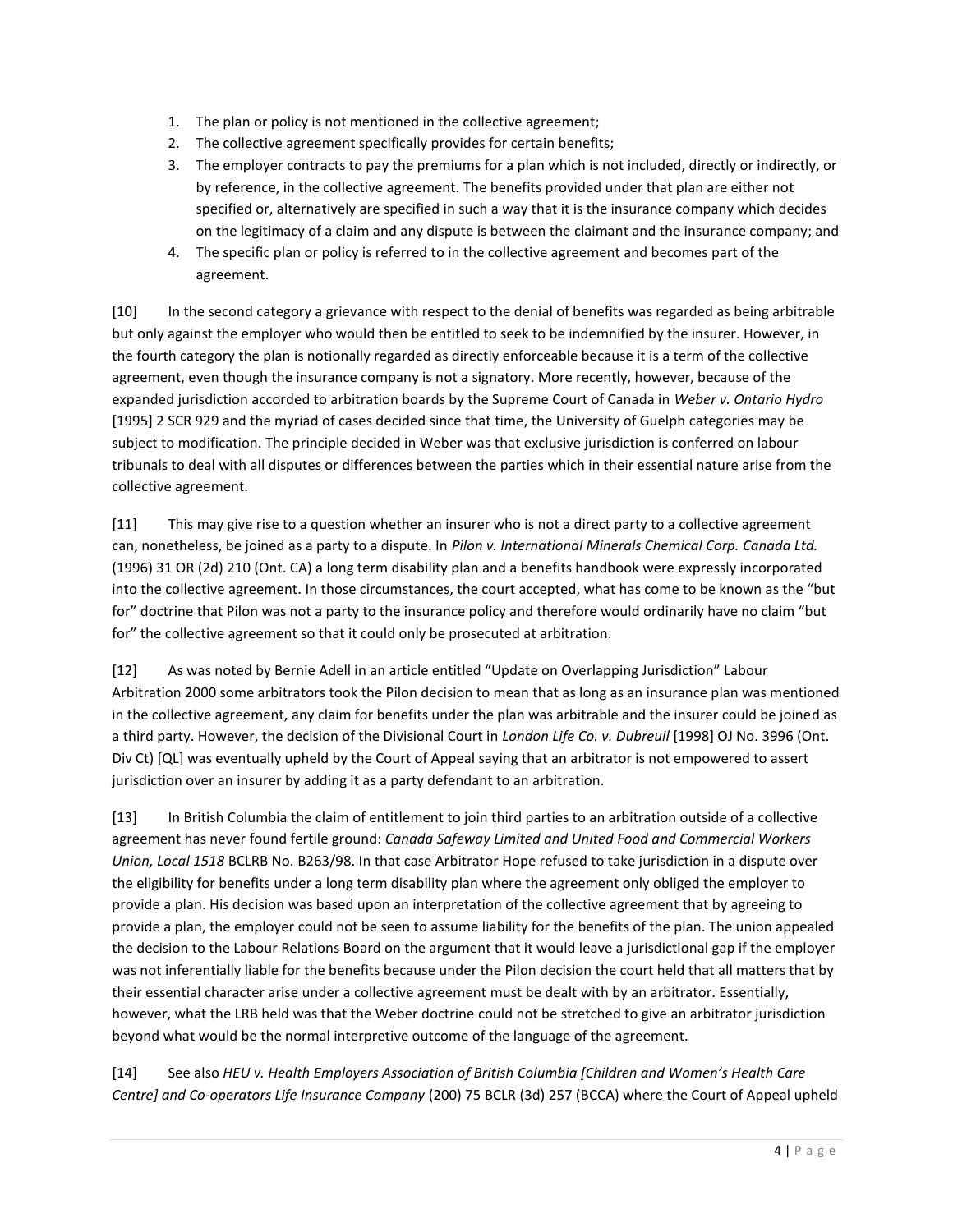the arbitrator's decision not to join the insurer as a party to the arbitration. The Court rejected an argument based upon the extended arbitral jurisdiction of arbitrators saying that an arbitration board only obtains jurisdiction over parties, either by their consent, or as a result of statute. A collective agreement cannot be enforced against persons who are strangers to it. That being the case, the best tactic available to negotiators of collective agreements in this province who seek to make insurance commitments enforceable is to make them binding on the employer, leaving it to the employer to obtain insurance sufficient to indemnify it against liability.

[15] That is precisely the position that the Unions took in this case. They said that they were not interested in attempting to make the insurance carrier directly liable to them for any benefits or presumably even to join the insurance company as a party to any arbitration proceedings in the event of a dispute relating to employee entitlement. They said that they were content to address all such issues directly with the Company leaving it to deal with the insurer on all questions relating to coverage.

[16] In those circumstances, I am prepared to conclude that although the Unions argued vigorously about the viability of the proposals made by the insurance companies including, of course, the future premium costs, their primary purpose was to dissuade me from the position being taken by Seaspan that new plans should be established. The effect of their position on liability is that the relationship that the Company has with insurers is irrelevant to them provided that it assumes liability for the benefits. In that context it seems to me that it does not behoove the Unions to resist efforts by the Company to save the costs of providing the benefits, particularly where, as in this case, it assumes the risk of any premium cost increases during the entire term of the collective agreement.

[17] In fact, that is the tenor of the current agreements. The Employer pays the entire cost of all health benefits. In that sense, there will be no change. The Employer proposes to continue to pay the full cost of the benefits, including any increases that may occur during the term of the agreements and the benefits required to be provided will remain the same but if that is acceptable it should have a right to control the costs. As I said earlier, that its early attempts were to control the costs by imposing a cap on the amount of its contribution but that was eventually discarded in favour of adopting a plan that involves a change in the way in which the benefits are delivered to access those savings. Even though it has been a difficult thing to accept by the Unions, it does not serve their interests to resist reasonable efforts by the Company to control costs where, as here, there will be no loss of benefits to the employees. Most importantly, the Unions will not lose control over the delivery of those benefits because the collective agreements are designed to serve that same purpose.

[18] As I discussed above, in the Interim Award I determined that new focused health plans could properly be established subject to three conditions set out on p.38 as follow:

- (1) The offers of the three insurance companies must be extended for acceptance and the initial terms during which the contributed premiums are guaranteed must similarly be extended to the satisfaction of the arbitrator who will also determine which of them should be accepted, if any;
- (2) An analysis shall be conducted of the proposals to determine whether they will provide essentially the same benefits as are currently prescribed by Article 1.13 of the ILWU collective agreement and , if not, whether some modification would be justified in order to minimize the contributed premium cost of the insurance; and
- (3) Whether the parties have a right to withdraw from the industry plans, the trust agreements and any other agreements by which the plans are currently administered.

[19] I referred those issues back to Counsel, expecting that since the conditions involve substantively legal issues that were capable of objective determination that they would be able to reach agreement on them. I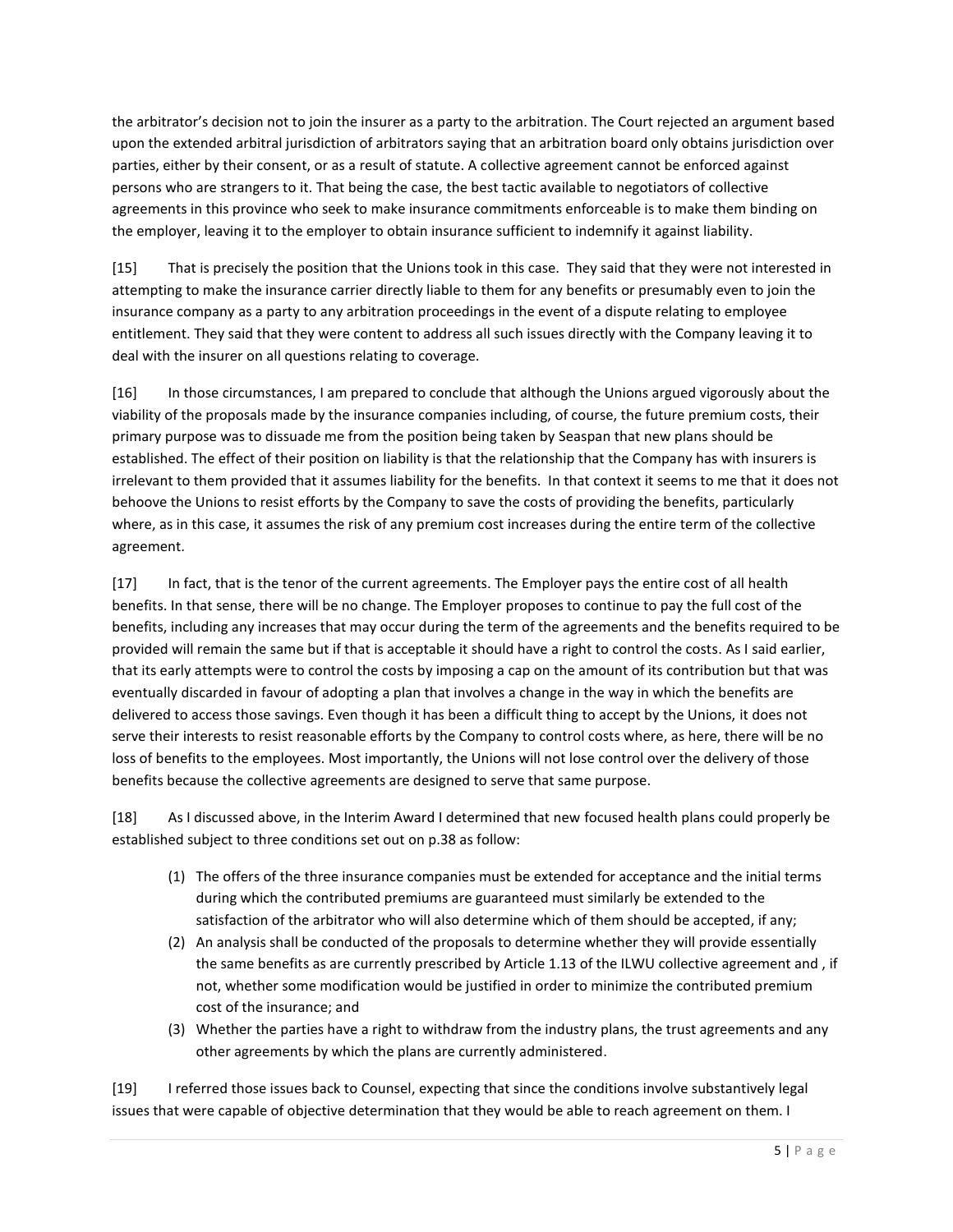directed them to contact the three insurance companies either directly or indirectly through Weitzel & Associates to determine if they were prepared to extend their offers including the periods in which the quoted rates would be guaranteed. I also ordered that they conduct an analysis of the proposals and determine if any or all of them substantially meet the benefit requirements of Article 1.13 of the ILWU collective agreement or alternatively, agree on what level of benefits would be acceptable and, finally to determine whether any legal impediments exist in any agreement that would preclude the implementation of my decision to withdraw from the industry plans and to establish new plans. I stated that if Counsel were able to come to an agreement on any or all of those issues that a single report could be made to me to that effect, in the absence of which separate reports should be made no later than 15 days from the date of the Interim Award.

[20] What then happened is that Counsel decided to use the first day of an arbitration that had been scheduled for another arbitration to meet to see if they could agree on the action items that had been specified in the Interim Award. As it was thought that there might be some need for my participation I was asked to be available at the meeting. The outcome was that Counsel agreed to do the following by the close of business on June 12, 2015:

- (1) The Company would obtain confirmation from the insurance providers regarding their willingness to extend their offers and the terms on which this could be done;
- (2) The Company would arrange for an analysis of the insurance proposals;
- (3) The Unions would confirm whether in their view there was any legal impediment to withdrawing from the industry plans; and
- (4) The Parties would each provide the arbitrator with an opinion on what they considered to be an appropriate structure for the administration of an internal health care plan.

## 3. **Confirmation of Offers from Insurance Companies**

[21] On the date specified, Mr. Leenheer forwarded a report to me dealing with his part of the protocol as follows:

- o **Co-operator's Quote** June 4, 2015. The proposed effective date of insurance would be August 1, 2015 and was open for acceptance until that date. Rates would be guaranteed 27 months for Life, Dependent Life and LTD; and 15 months for STD, EHC and Dental. The quote was stated to be on the basis that there is an employer/employee relationship as opposed to members of a union and that the insurer is not bound by the collective agreement which I presume refers to their expectation that there would be a new separate plan;
- o **Manulife/Standard Life Quote** Undated. The proposed effective date of insurance would be July 1, 2015 but the offer was stated to remain open for acceptance until September 1, 2015. The proposed rates for Life, AD&D and LTD would be guaranteed for an initial period of 28 months and the rates for STD, Extended Health Care and Dental would be guaranteed for 16 months based on a 60 days renewal notice period provided:
	- the number of covered participants does not change by more than 15%,
	- there is no additional information which may impact both the benefit coverage and proposed rates,
	- there are no legislative changes affecting the provided coverage, and
	- information obtained at implementation is consistent with that contained in the current request.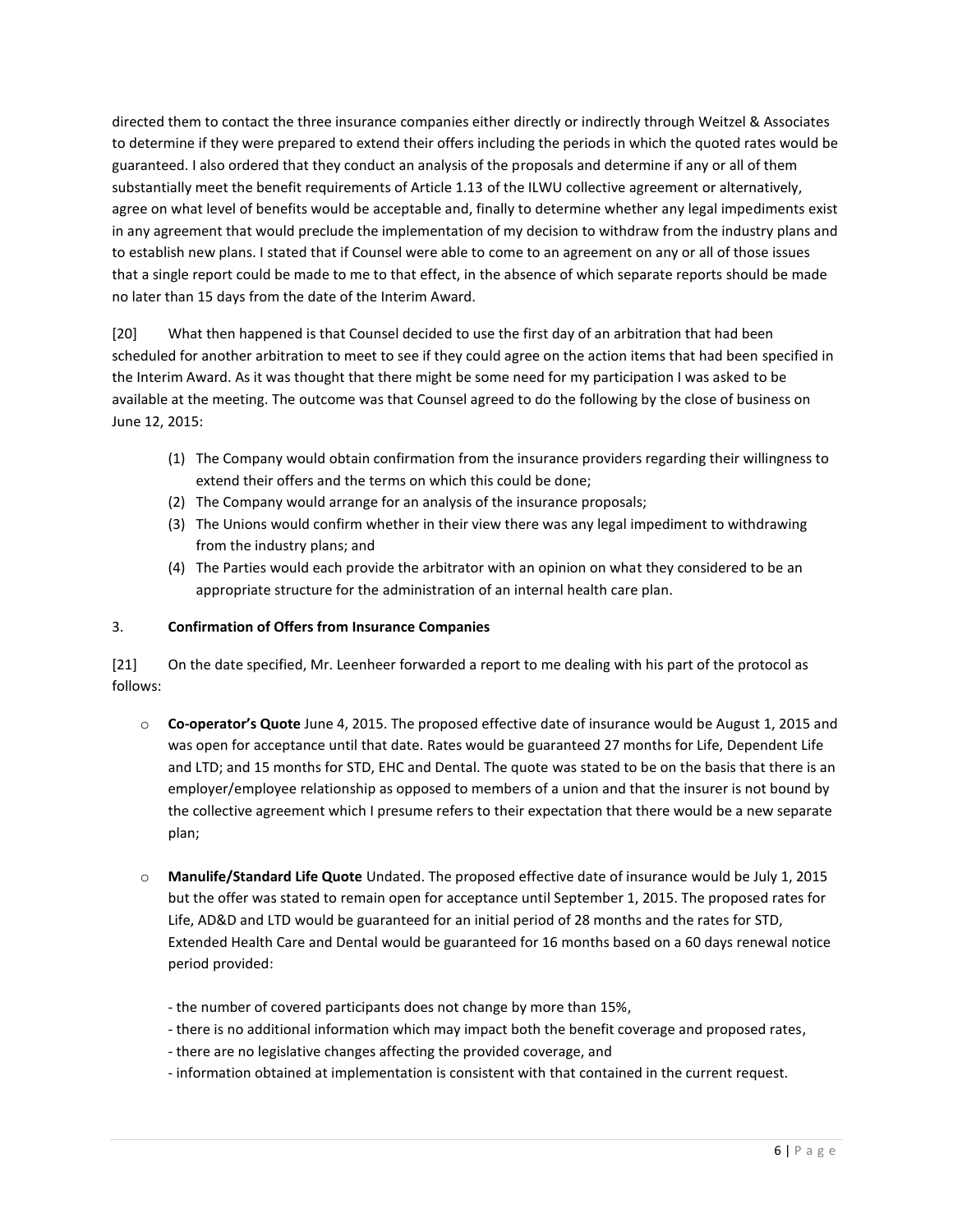o **Desjardins Quote** June 1, 2015. The proposed effective date of insurance would be November 1, 2015 but the offer would remain open for acceptance only until September 1, 2015. Premium rates would be guaranteed for 28 months for Life Insurance and LTD and 16 months for other benefits provided there is no change in the plan design during those periods and there is no variation of more than 15% of the demographics of the group or legislative changes.

[22] It is, of course, to be noted that given the amount of time required to complete the award in this matter, each of the quotations has now expired and are no longer open for acceptance. If this approach is going to work, they will have to be extended yet again to accommodate the implementation of the award. Therefore, this award should be seen to be subject to the successful insurer agreeing to extend its offer. If that does not happen or the proposal is otherwise changed, the determinations in this award shall be void and without effect. The entire issue will be open for other determinations.

## 4. **Analysis of Benefits**

[23] Mr. Leenheer submitted, what he titled, an analysis of benefits against Article 1.13 of the ILWU collective agreement. A review of the submission, however, reveals that the analysis took the form of a report from Weitzel & Co. which compared each of the proposals against the others but did not do as I directed, which was to determine whether they would provide substantially the same level of benefits that are currently contained in the Article. While it is admittedly relevant information from a competitive perspective to know how each proposal compares to the others for purposes of selecting the successful bid, the analysis provided to me does not address the purpose of the award, which was to ensure that in selecting a proposal it will deliver essentially the same level of benefits as employees are currently receiving.

[24] It is true that the submission cross-references the various provisions the subject Article to the counterpart benefits referred to in the proposal but I do not consider it to be a true analysis in any objective sense. It simply points me to pertinent sources of information which I could have obtained without referring it back to the parties. The problem arises in that there are always variations in the manner in which some benefits are administered to which I may not be privy. The language of the contract of insurance and the collective agreement may not be aligned. Definitions may be different. There may be exclusions from coverage or conditions imposed, all of which ought to be taken into account in arriving at a conclusion whether each of the proposals will provide essentially the same coverage as employees currently enjoy. While Counsel went on to submit that the proposals meet or exceed the requirements of the agreement, it is notable that Mr. Weitzel does not attest to it. He provides an opinion on which of the proposals is the more competitive but he does not support the assertion that the proposals will provide essentially the same level of benefits

[25] It is, perhaps, that approach that also resulted in none of the parties providing me with proposed collective agreement language that would address the issue that I had requested. It is true that this particular issue was discussed in a case management meeting at which I was advised that Counsel could not agree on any language and that ultimately I would need to draft the requisite language. I am, of course, prepared to do so to conclude the process but since this is an initiative sought by the Employer, the failure to achieve agreement should in no way be seen to excuse it from proposing collective agreement language that it considered to be appropriate to address the issue. I understand the reluctance of the Unions to suggest language to that effect because they see this aspect of the award as being against their interests. As a pure matter of onus they are not prepared to suggest language that will have the effect of creating a system that they oppose.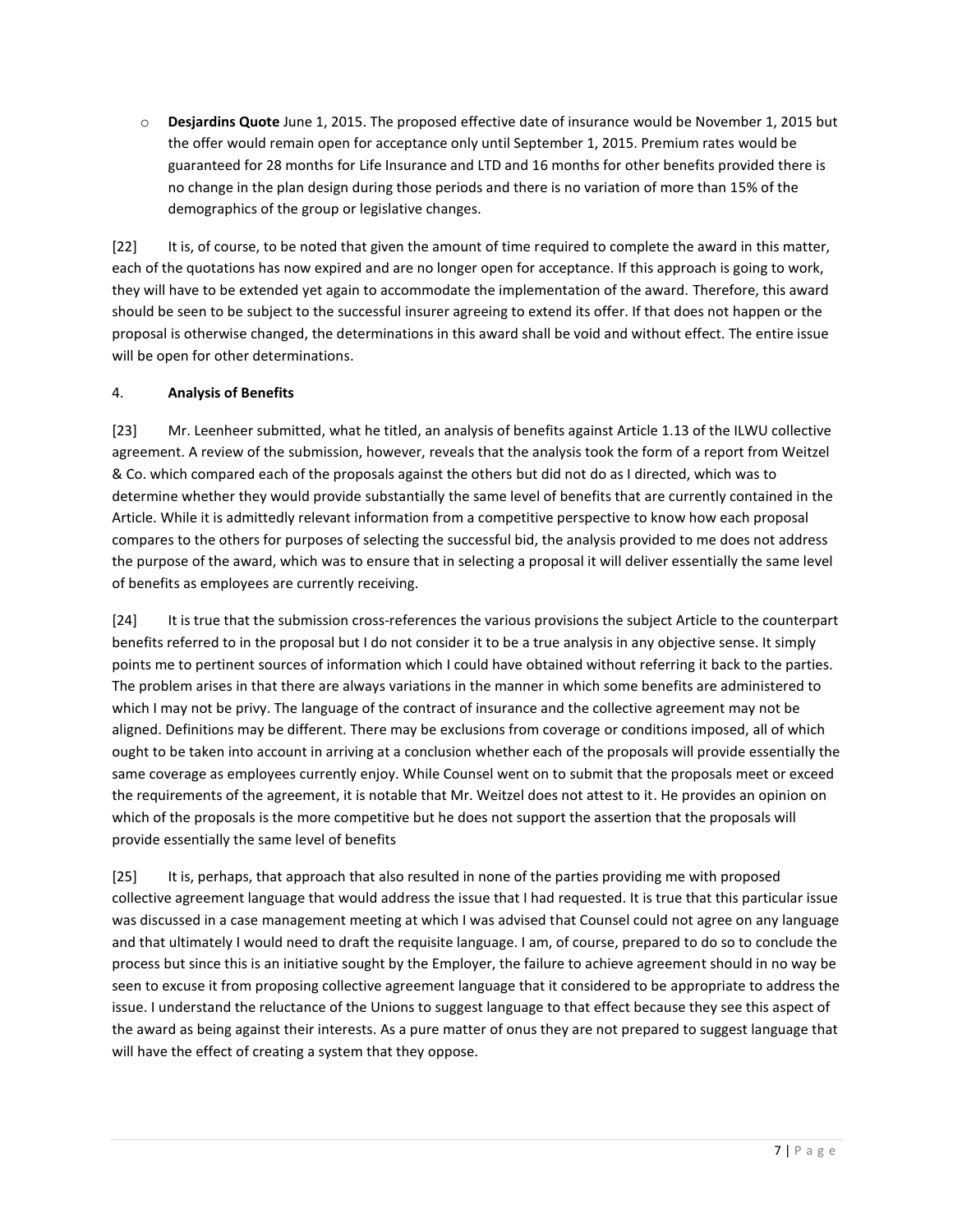## [26] On the competitive issue, referring to the proposals, Don Weitzel gives the following opinion:

They are attached in their entirety as well as our spread sheet summarizing the costing for all three, but using the same volumes and numbers of employees to give a fair comparison. Should you ask us for a recommendation, all three providers represent good choices, however, Standard/Manulife has three advantages:

- 1. They are lowest in initial cost;
- 2. They have familiarity with the group and the business sector by virtue of their existing involvement with CMSG; and
- 3. They have shown the greatest desire and flexibility to win the tender.

Any of the three still show savings of over a million dollars per year to Seaspan.

[27] Having said all that, there is an important history that must be seen to have a considerable influence on the ultimate resolution of the issue. Following receipt of the submission from Mr. Leenheer, Counsel for the CMSG requested another case conference meeting to discuss the next steps. Mr. Leenheer took the position that because neither of the Unions had made submissions pursuant to their earlier agreement, no further evidence including legal opinions or other submissions could properly be tendered by them and that the only next step available could be that I would complete the award by choosing the carrier and making a final determination on how the new system should be structured.

[28] Mr. Matthews replied that since I had asked for a detailed analysis whether the proposals from the insurance companies provide the same level of benefits as the current plans, since they had only recently received the extended proposals, the Unions would need additional time to do the analysis. He suggested that thereafter they would expect to have an opportunity to make submissions on the appropriate governance structure, "lest we run into fair hearing issues". Referring in particular to the submission of Mr. Leenheer which included a legal opinion on the structure issue, he argued that it should not be admitted or relied upon in any way because, as he said, it deals with the very issue that the arbitrator must decide. Mr. McGrady supported the application to extend the time, saying that the submission by Mr. Leenheer was substantial, consisting as it did of 137 pages including the legal opinion and that the ILWU would require more time to meet it. He stated that their concerns were compounded by the analysis done by Mr. Weitzel because, as he said, Local 400 had zero confidence in his ability to provide impartial unbiased advice because he was in a conflict of interest. On that basis, he requested an extension for making a submission to July 1, 2015.

[29] As may have been expected, Mr. Leenheer objected to the request for an extension on the grounds that their agreement had been that those matters would be addressed in separate submissions by each of the parties by June 12. Nevertheless, although the Unions had agreed to the time limit, I considered that it was important that I have submissions from the Unions on these outstanding issues before I made my decision. I therefore accepted the motion by Mr. McGrady to extend the time for them to make submissions to July 1.

## 5. **Who Owns the Policies of Insurance?**

[30] At that point, the submissions of Counsel took on a decidedly strident tone. Mr. Matthews referred to a suggestion apparently made by Mr. Leenheer that I should assign to the Company the right to select which of the three insurance proposals should be adopted, which he vigorously opposed. He even advanced the proposition further arguing that I had no jurisdiction to award an employer owned policy. This rather surprising argument was based on the determination that I made in the Interim Award that the Unions should continue to have a role in the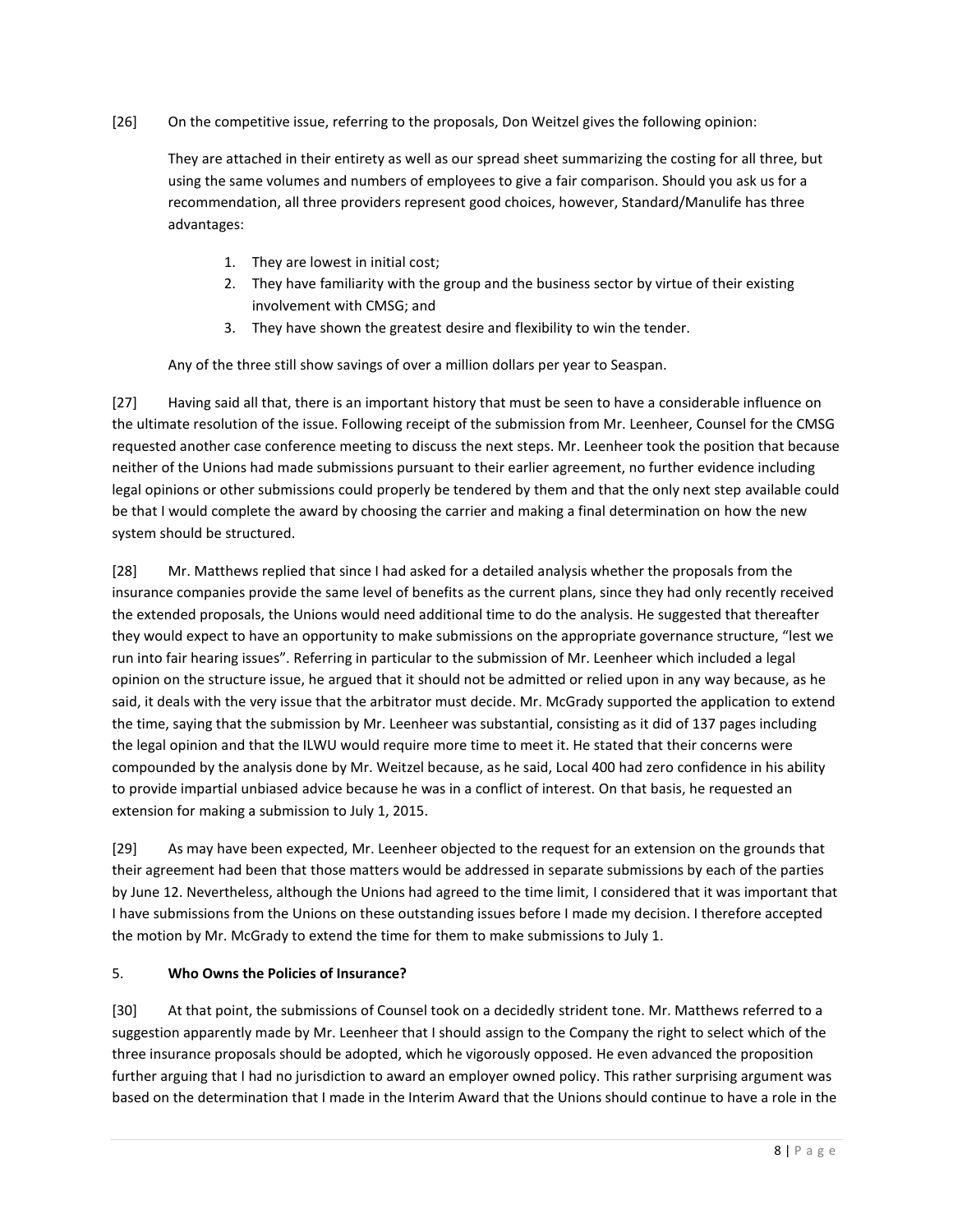administration of the insurance through a board of trustees. His essential point was that if there was going to be a board of trustees, it was implicit that the board would own the plans and not the Company.

[31] In particular, he referred to Black's Law Dictionary which defines a "trustee" as one who, having legal title to property, holds it in trust for the benefit of the other. The problem is that the argument assumes that a trust can only be established for the purpose of holding legal title to property on behalf of a beneficiary, which is simply not the case. There is an almost unlimited number of purposes for which a trust may be established, one of which most certainly is to hold legal title to property but even a cursory review of the same dictionary reveals some of the other kinds of trusts that exist that do not involve the ownership of property. Trusts may also be established administer the grant of a right or privilege. Even the definition cited by Counsel goes on to explain that in a strict sense it is one who holds legal title but more broadly it is applied to anyone who stands in a fiduciary relation to another.

[32] It was frankly in the latter sense that I intended it in the Interim Award to apply to the administration of the health plans. This is addressed explicitly in paragraph 148 of the award where I set out the third condition upon which new focused plans might be established, namely that the parties would need to demonstrate that they have a right to withdraw from the existing industry plans and that an appropriate structure could be devised by which the new plan might be administered. It was a very deliberate distinction that I made to assign only the administration of the plans to the boards of trustees. However, I also said, "The administration will obviously be somewhat complicated by the fact that I have provided for a Board of Trustees to exercise administrative oversight over the plans" which meant that the scope of those administrative duties would still have to be defined. For example, I left open the possibility that the insurer would administer all claims under the policy of insurance. Mr. Matthews even conceded that point, saying that the CMSG would not object to the insurer administering the benefits provided that the trust is structured to own the policy.

[33] I will deal with the structure issue more expansively later in this award but for my present purposes I wholly reject any suggestion by Counsel that I am functus officio on this issue. If I were to be seen to be functus, it could only be on the basis that I had spoken my final mind, which is obviously not the case. I did not decide that the board of trustees should own the contracts of insurance or that it would have the authority to sign them. I did decide that a trust should be established under the terms of the collective agreements but I did not address how it should be structured or precisely what authority or role should be assigned to it.

[34] In fact, I am not convinced that it is even proper to speak in terms of anyone owning the policies having regard to the jurisprudence that I discussed earlier that the benefits required to be provided in a collective agreement are not directly enforceable against insurers but only against the employer who agrees to provide the benefits. If the Employer is going to be liable for the benefits, it is logical that it sign the policies and that, frankly, is what I intended. I accept that the parties to a trust agreement may structure it in such a way that the trust would contract with insurers to provide health benefits but where that happens it would have to be seen to put the matter entirely outside the parameters of the collective agreement. My purpose has been to bring the control over them back into the collective agreements.

[35] The problem can be seen in the way the CMSG trust agreement is structured. Article 5.02 provides that the trustees shall procure the health benefits contemplated by the agreement by entering into contracts of insurance or other agreements as they in their absolute discretion from time to time determine and hold insurance policies and/or contracts and/or agreements as owners. What I intended was quite different where the insurance policies would be incorporated into the collective agreement but that the Company would be liable for the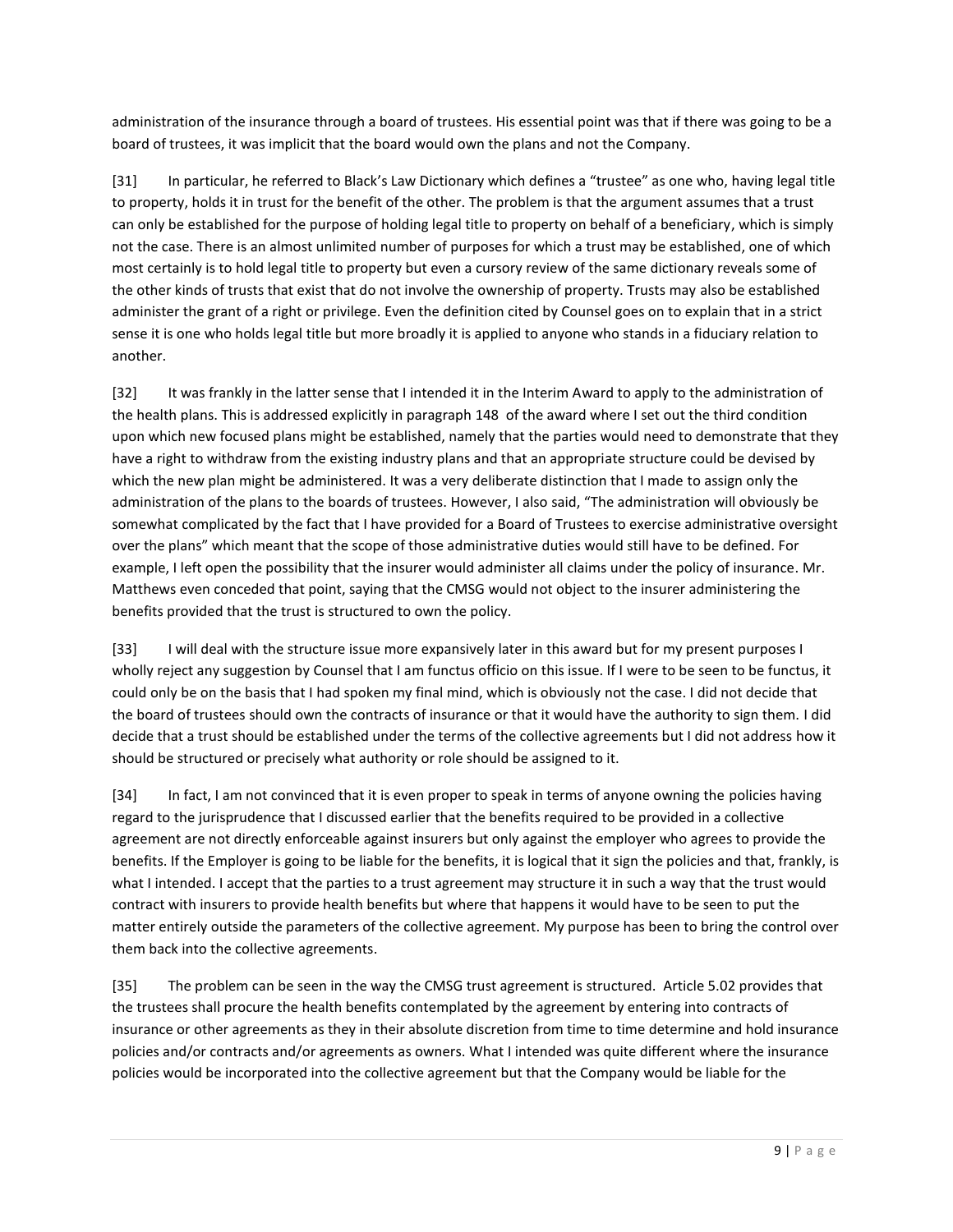provision of the benefits. The trust contracts with the insurance companies to provide the benefits "as owners" which can only mean that if there was ever a problem it could only be enforced against the trust.

[36] If we then examine the provisions of Article 1.08 of the CMSG agreement in that context, most of them could be seen to be meaningless except those that relate to the payment of premium contributions. Those governing the eligibility of employees to benefits such as subparagraph 8 dealing with the coverage of employees promoted from the unlicensed ranks would not be enforceable against the Company but only the trust. Even subparagraph 4, which purports to obligate the Guild to provide a Health Benefit Plan for all eligible Officers using all of the contributions made by the Company cannot be seen to reflect the proper legal relationship, which is that the trust would provide the plan. The Guild cannot provide the health benefit plan. The only right that the Guild has in that respect is to be represented on the board of trustees.

[37] To continue then with the summary of the procedure to get us this far, on June 22, 2015 Mr. Leenheer wrote to me in response to the letters from Mr. McGrady and Mr. Matthews asserting that in my Interim Award I expressly declined to make a final award on the subject of the Health Plan Arbitration due to the three concerns that I identified at paragraphs 146 – 148 but that upon receipt of the further information I became obligated to issue my final award. He said that Seaspan did not understand the process arising out of the Interim Award to involve any new evidence or submissions back and forth between the parties. Counsel explained that what he understood I was seeking was further information in the form of a report on the three issues and an expert legal opinion on how to best structure the new Health Benefit Plans. He argued that Mr. Matthews had misconceived the process and had in effect concluded that the Interim Award was a final award.

[38] The next day Mr. Matthews wrote a letter in which he took the position that if the Company was right in its view of the process I would be left with only two options: firstly, I could award an Employer owned and governed plan or secondly, I could leave the Seaspan employees in their existing plans because there would be no evidentiary basis for awarding anything else.

[39] My view of that situation is that it really reflected the negotiating positions of the parties and not the reality of what I had ordered in the Interim Award, which I think was clearly expressed. There was no good reason to get into the kind of arguments that developed over the kind of evidence that would be required to address the three conditions and ultimately whether a new system would be practically viable or otherwise remain with the status quo. However, given the intense nature of the rhetoric that was being employed, I scheduled another case management meeting for June 25, 2015 in an attempt to get everyone back on track.

[40] In the meeting I reviewed what I had decided in the Interim Award which was, as I discussed earlier in this award, that I was persuaded that there was adequate reason to establish a new system for the provision of Health Benefits that would be integral with the collective agreements which only involve these parties. I called the industry plans "anachronistic" but that was clearly excessive and not warranted. Nevertheless, I confirmed that I had decided in principle that a new system should be explored to determine if it would be viable and, for that purpose, I established three tests or conditions to measure whether it could be done. I said that these have been variously described but they amount to the same thing:

- 1. The proposals from the insurance companies would have to be made to be open to acceptance so that the successful bid would be automatically binding on the parties without more;
- 2. The benefits available from the insurance companies in their proposals must be shown to be substantially the same as those currently being provided as are described in Article 1.13 of the ILWU collective agreement; and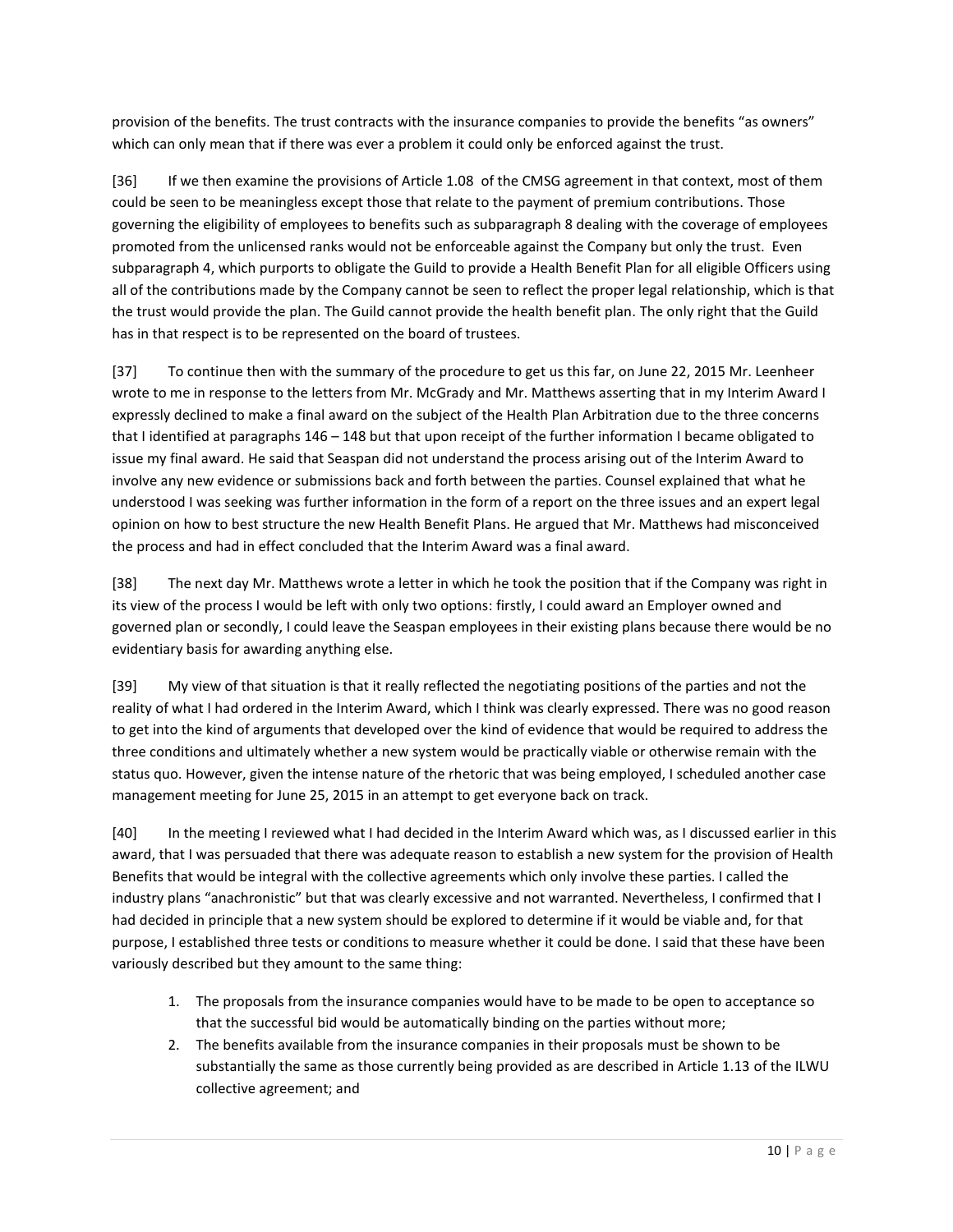3. The new system can be structured in a way that is commercially efficient and viable so that the defined benefits can be delivered effectively

but that if these things cannot be done then the system should stay as it is.

[41] I said that I expected that I would be provided with information on all those matters that would permit me to decide whether it could be made to work. In the earlier case management meeting on May 15, Counsel agreed and I concurred, that the new information could be done by written submission. We did not consider that it would be necessary to schedule new hearings but it was certainly intended by me that these issues would be addressed by each Party comprehensively with objective verifiable information.

[42] In particular, on the issue of the structuring of the new system, I confirmed my decision in the Interim Award that Seaspan should not be the administrator of the benefits and for that reason it would be necessary to provide an alternative, which is what I wanted the parties to address. Could the insurer administer its own plan? How would employees make a claim? How should we deal with pooled and non-pooled benefits? At a minimum, I said that I thought that the board of trustees would be tasked with the responsibility to ensure that employees obtain the benefits that are contracted for in the policy of insurance.

[43] On June 29 I received a letter from Mr. Matthews requesting an extension of one week to July 8 to complete an analysis of the proposals submitted by the insurance companies. No objections were received from either of the other two parties.

## 6. **Final Analysis**

[44] Two days later I received an analysis of the proposals from Mr. McGrady on behalf of the ILWU. In his submission he asserted that there are at least 30 instances evident from the proposals that deviate from the current package of benefits available to employees. Although he called them deficiencies, a close examination of them reveals that while many aspects of the various benefits are different, they are not necessarily deficient. Mr. Engler summarized the analysis as follows:

Standard and Desjardin do not cover Weekly Indemnity (short term disability) or Long Term Disability as in those columns, the comment is non-taxable which means the employee pays the premium. Standard and Desjardin also have a more onerous pre-existing condition clause and they also do not cover payment for treatment centers for drug and alcohol abuse. They also have 30 or more deficiencies in other areas according to the proposals presented.

The Cooperators proposal does not include any coverage for short term disability while at a treatment center for drug or alcohol abuse or payment for staying in the treatment center; they have not included details of their pre-existing conditions language and have over 30 deficiencies as shown in the spreadsheet.

[45] This is to be contrasted with the analysis done by the CMSG. It retained the Coughlin Group, the administrator of its plan which wrote a comprehensive report dated June 30, 2015. Referring to insurance company proposal it concluded as follows:

The benefits as described are for active working members and are accurate. The quotes received from Weitzel and Associates from three alternative carriers do match the coverage that is currently in place under the CMSG Western Branch Benefit Plan.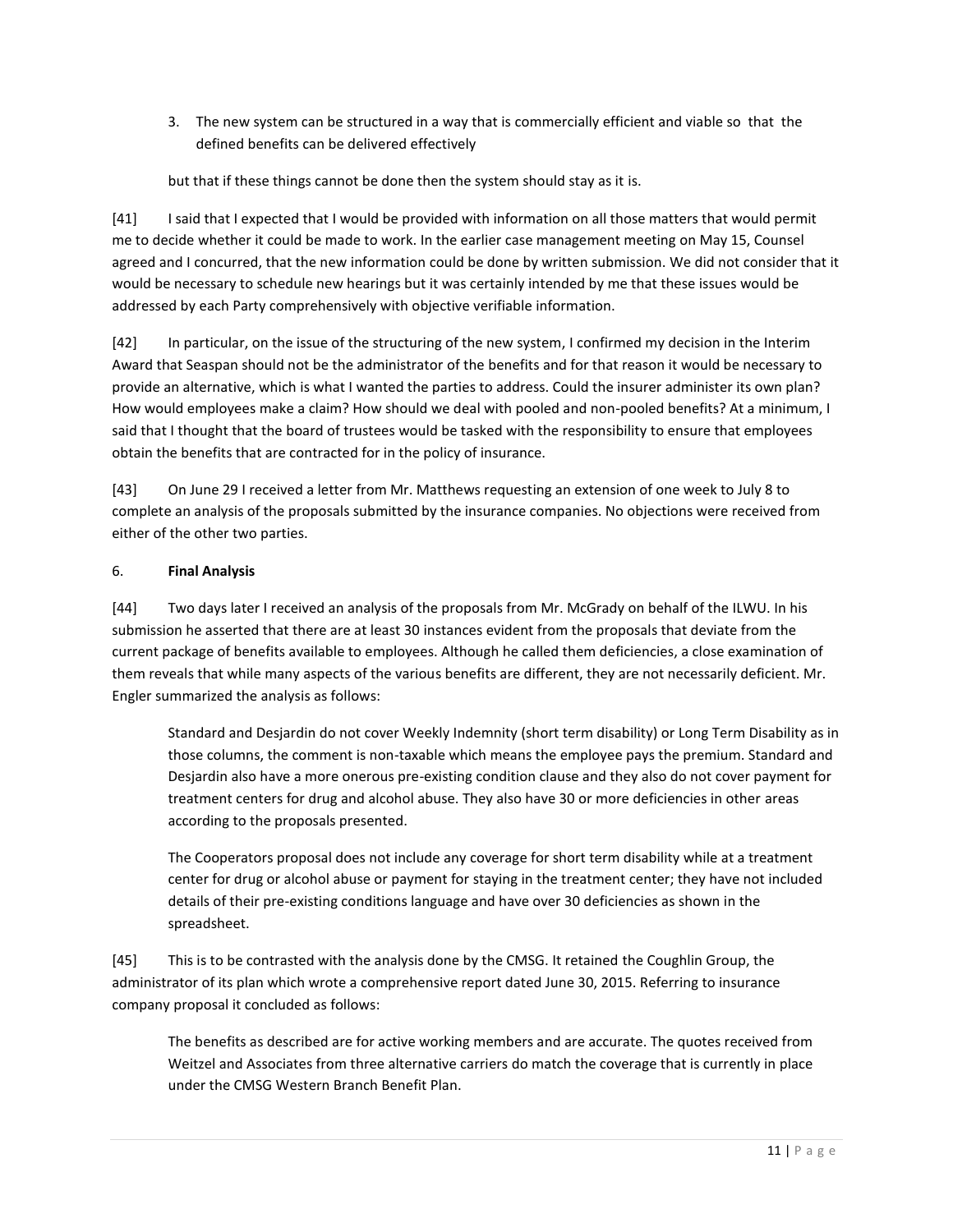[46] Indeed, the author states that the LTD benefit would be improved to age 65 maximum for claims arising on or after September 1, 2015. He says the Manulife/Standard Life quotation reflects a maximum age of 65 so there would be no difference if that particular carrier is chosen to underwrite the Seaspan plan. He correctly notes that it is that carrier that Weitzel and Associates is recommending to Seaspan.

[47] It is also interesting that he provides a historical context to the issue of setting up a new plan because, as he says, the CMSG was originally in the ILWU BC Marine Industry Plan which it left in 1990 to establish its own Western Branch Benefit Plan. He said that on the first day the trustees were informed that all open weekly indemnity claims would be their responsibility and that liability was immediately transferred. Given that precedent, he speculated that it could indicate the direction the CMSG Western Branch Benefit Plan Trustees could be expected to go with open claims if a new plan is established for Seaspan members.

[48] With respect to the rather different conclusion reached on the ILWU analysis, what must be remembered is that the mandate is not to secure identical benefits. That would be almost impossible to achieve with different carriers involved in the tendering process. The objective is rather to ensure that the benefits provided to employees through this process are substantially the same but that contemplates that there may be some differences.

[49] Probably the main deficiency in the proposals identified by the ILWU are that some of the quoted benefits are said to be non-taxable which it interprets to mean that the employee would have to pay them whereas under the current plan the premium costs are paid by the employer so that when an employee is required to draw benefits they become taxable. I do not interpret the proposal by Standard Life on WI or LTD to mean that the employee must pay the premium costs but merely reflects that if the employee were to pay them the resulting benefit would not be taxable. In the first place, the premise of the Interim Award was if a new internal plan is to be established, Seaspan would be required to continue to pay the full cost of providing benefits. In the second place, it could not be of any concern to Standard Life or, indeed Desjardins, whether the premium costs are paid by the employee or the employer.

[50] Other so-called deficiencies identified by the Union should not be seen to fall within that category but rather are issues that have not been addressed in the proposals such as whether employees are covered while participating in a substance abuse program. None of the three proposals address that issue but I prefer to think that is a mere content error and that it is likely that employees are covered in those circumstances. Even if that is not the case, I am not prepared to conclude that the difference would have the effect of creating a significantly deviant plan.

[51] In more general terms, I am satisfied that the proposals compare favorably with the existing benefits provided to ILWU members of the BC Industry Marine Employee Health Benefit Plan, as they were conceded by Coughlin do to in relation to the CMSG Western Branch Benefit Plan.

# 7. **Right of Withdrawal**

[52] Amongst other things, Mr. McGrady took a position completely different from the CMSG on the issue of whether the parties have a right to withdraw from the BC Industry Marine Employee Benefit Plan. He said that Local 400 had obtained legal advice on the issue from Murray Campbell of Lawson Lundell who stated as follows:

> $\circ$  There is no express language in the trust agreement dealing with removing employees of certain employers out of the plan;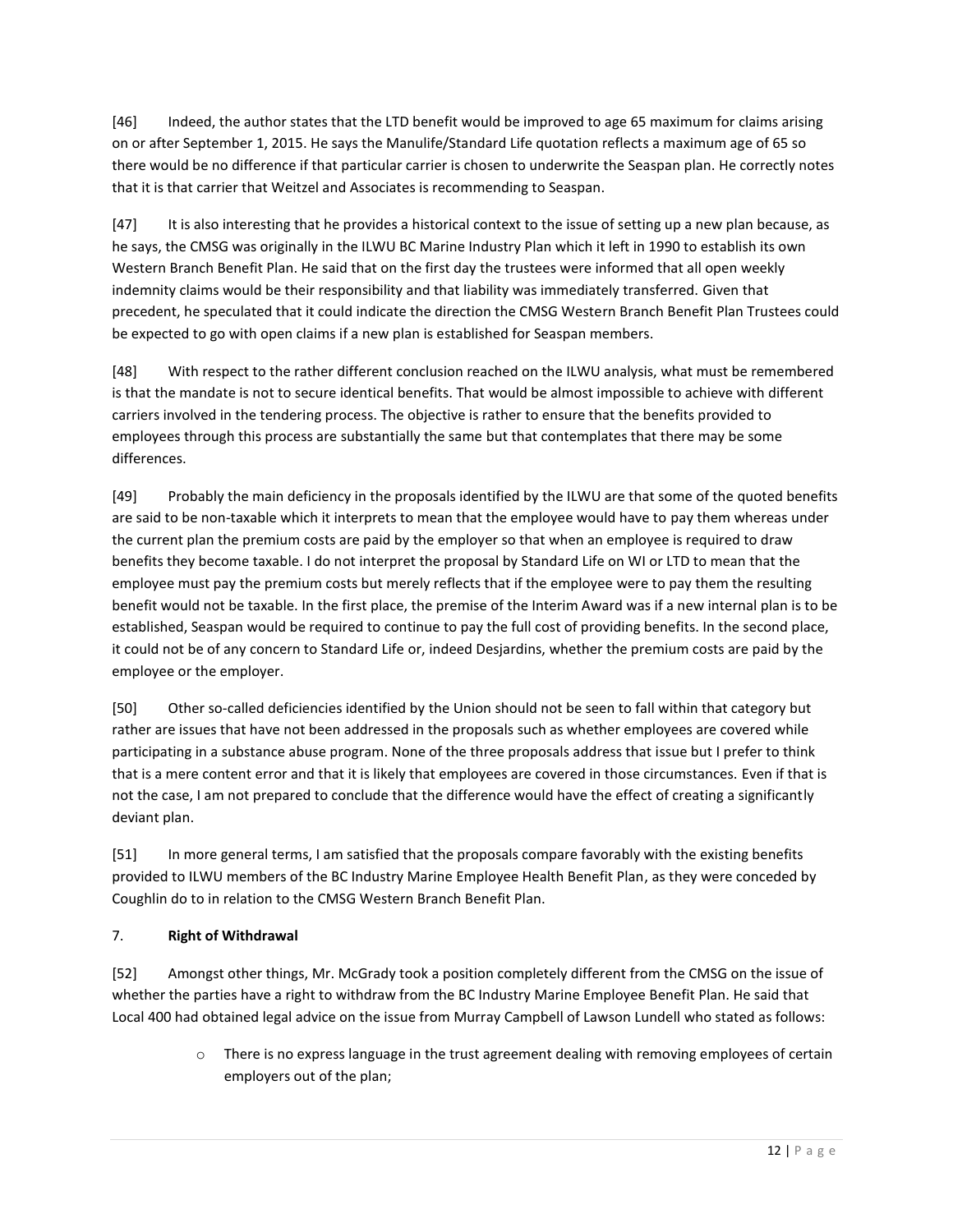- $\circ$  However, Article 26 which provides for termination by the mutual agreement of the parties can be interpreted to permit a partial termination;
- $\circ$  The parties to the plan are Local 400, the SIU and the Council of Marine Carriers;
- $\circ$  That a portion of the plan would be wound up in accordance with the Article 26 procedure;
- o There would be a notional allocation of the plan's assets between Seaspan's employees and the remaining employees; and
- o The allocations and calculations would require the assistance of an actuary.

[53] I am not persuaded that any of that can be taken to preclude the parties to these proceedings from withdrawing from their plans for the purposes of this award. That is the obvious conclusion that must be drawn from the fact that there is no language in the trust agreement that governs the matter of withdrawal. I reject entirely any suggestion that it would constitute a partial termination of the agreement even if it would require a notional allocation of assets between the parties. The evidence on this issue was that it could have an impact on the future operations of the plans but there was no evidence that it would have the immediate effect of causing them to become insolvent and to wind up their affairs. I do not agree that a withdrawal amounts a partial termination within the meaning of Article 26 of the trust agreement.

[54] On July 6, I received a further submission from Mr. McGrady enclosing two letters from Harvey Mason of D.A. Townley and another from Terry Engler which generally describe the administration system employed by the BC Marine Industry Employee Health Plan and, more particularly how claims are processed.

[55] On July 8 I received a notice from Mr. Leenheer advising me that the Parties had entered into negotiations to attempt to settle the Health Benefits Plan issue. He requested that I refrain from issuing my award in the matter until it was determined whether a settlement would be possible. On the same day I received an analysis prepared by the CMSG upon which it based its conclusion that the benefits proposed by the insurance companies generally match the coverage presently in place under the CMSG Western Branch Benefit Plan.

[56] On July 28 I received a letter from Mr. Leenheer advising that while the negotiations had been undertaken with some optimism that they would be successful and had been conducted in good faith, they were ultimately unsuccessful in reaching or even approaching a mutually acceptable resolution of the issues. He said the negotiations had been limited to representatives of the Company and the CMSG and had not been extended to the ILWU because it was seen to be futile once it became apparent that no agreement could be reached with the Guild. He said that it was accordingly the position of the Company that the Parties had done all they could to attempt to comply with my directions in the Interim Award. He stated that under the circumstances it was their view that either of two options was open to me. As he said:

- a. you will be satisfied that the conditions set out in your interim award have been met and you will proceed to undertake the task of drafting the collective agreement language that will apply to each collective agreement and issue your final award in accordance with the parameters set out in your interim award; or
- b. if you are not satisfied that the conditions set out in your interim award have been met, you will, as you indicated in paragraph 150 of your interim award, "give consideration to alternative arrangements, including a continuation of the existing health plans in each of the respective collective agreements" and issue a final award reflecting the outcome of that consideration.

[57] The following day Mr. Matthews made a further submission arguing yet again that I am without jurisdiction to award an Employer owned plan, a position that I have already rejected. Moreover, he strongly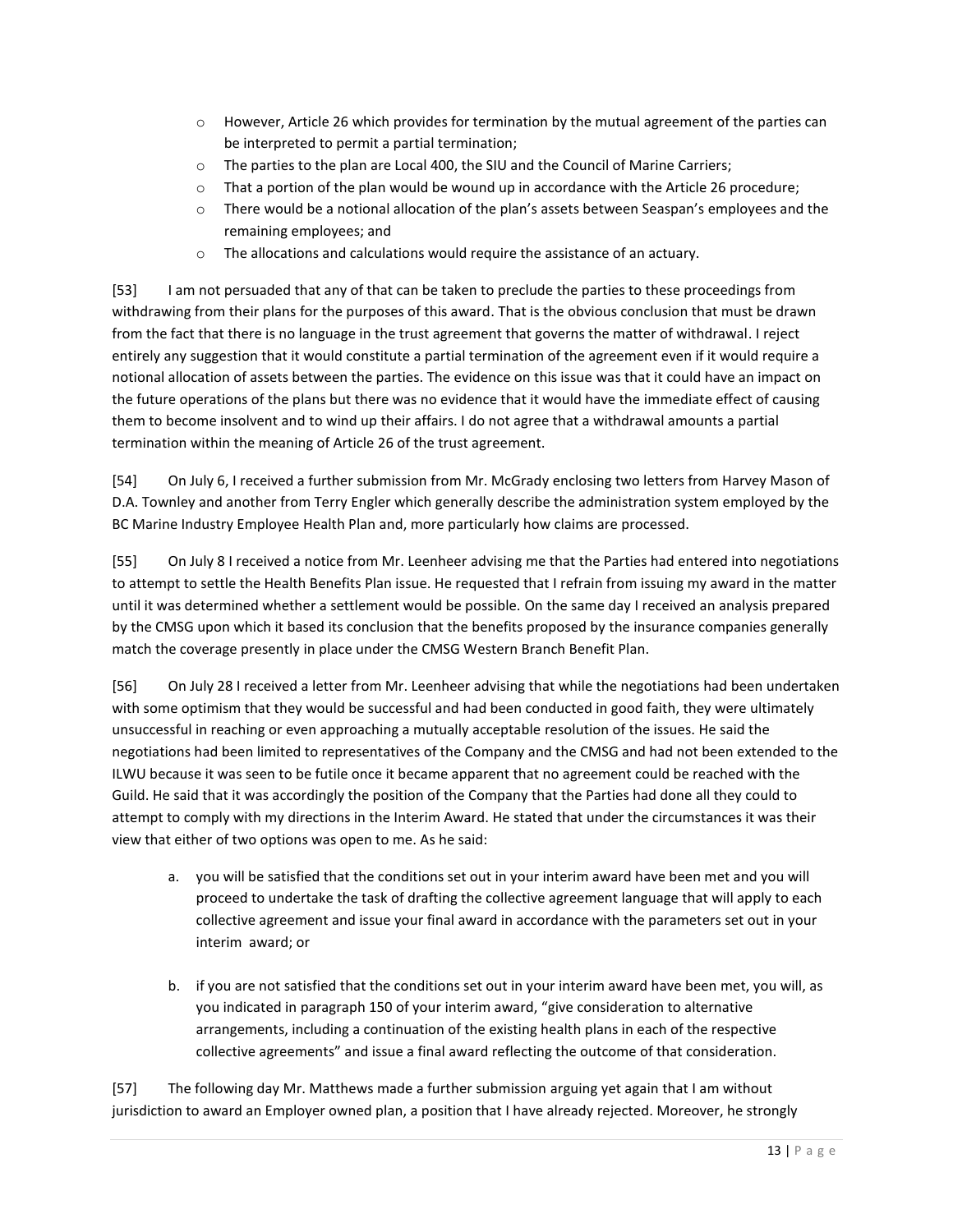cautioned against developing and imposing some perceived alternative or hybrid arrangement that could give rise to a myriad of unintended tax, trust and liability consequences. The last submission was from Mr. McGrady on August 19 in which he made a proposal to settle the issue, the details of which I will not disclose. Otherwise, he confirmed his endorsement of the argument made by Mr. Matthews that I was without jurisdiction to award an employer owned plan. He also confirmed the earlier argument that he made in his submission of July 1 that the mutual agreement of the parties to the existing Trust Agreement is required for the partial termination of the plan which I have also rejected.

## 8. **Successful Bid**

[58] I accept the proposal of Manulife/ Standard as being the one that best meets the peculiar issues that have arisen in this case. The transition to new plans will involve a complex restructuring which will be facilitated by a carrier which is thoroughly familiar with the Parties. Standard Life is the current carrier of the CMSG plan.

[59] The most recent comparison of costs made by Mr. Weitzel dated June 11, 2015 differ somewhat from those that were in effect at the time of the original hearings. In the first round the Standard bid was the second lowest of them all but the current Manulife/Standard bid is now the lowest. The per capita premium cost for the CMSG Division is said to be \$691.55 and for the Marine Workers Division \$547.24. The total monthly cost for each Division is projected to fall from \$227,810.00 to \$150,757.57 in the CMSG Division and from \$180,586.48 to \$114,373.23 in the Marine Workers Division.

[60] Of course, this acceptance is subject to the proposal being extended sufficient that it can be accepted and that all of the quoted benefit specifications remain unchanged. I direct Seaspan to conduct negotiations with Standard Life for that purpose and, if successful, to enter into the contract of insurance by signing the policy and any other requisite documentation, as soon as the necessary administrative arrangements have been made to commence coverage, which I will deal with shortly. The insurer will have to be provided with a copy of the collective agreement language in each case so that it can determine from its point of view if there may be any problematic areas of coverage or administration.

# 9. **Organizational Structure**

[61] I should like to note in passing that certain of the specifications included in the tender relate to how the insurer proposes to administer the coverage, addressed @ pp.  $4 - 9$  of the proposal with a covering letter dated June 01, 2015. A short summary of what they call simplified plan administration includes:

- o utilization of eServices for making and maintaining claims
- $\circ$  specialty drug programs to integrate the reimbursement of certain prescription drugs with government programs
- o prior authorization program for specialty drugs
- o management and support program for serious health issues
- $\circ$  generic substitution programs to help offset the escalating costs related to the arrival on the market of highly effective yet more effective drugs, the brand-name equivalents are advantageous
- o absence management solutions.

[62] What needs to be said about the implications of the particular organizational structure that I have devised is that Seaspan will be responsible for all the costs of coverage both for the present and during the entire term of the collective agreements in precisely the same way that it did under the previous agreements. It is true that there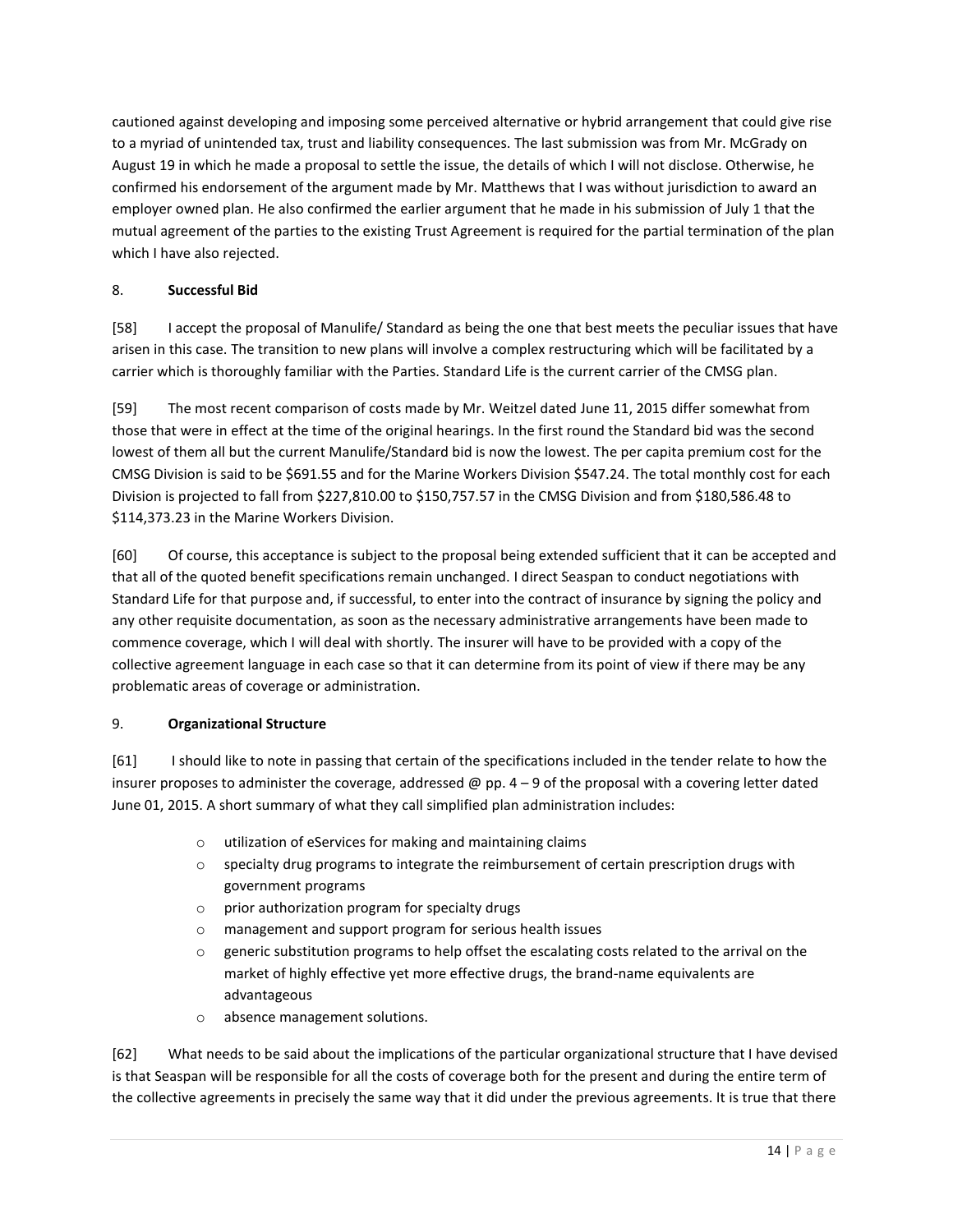are strikingly different approaches as to how benefits are provided under the two agreements in that the CMSG agreement prescribes a set amount it must pay leaving it to the trustees to determine what level of benefits could be provided with the monies available while the ILWU agreement prescribed the benefits required to be provided. What has to be understood, however, is that the latter could have presented serious problems of enforcement because it was the BC Marine Employee Benefit Plan that was implicitly required to provide the benefits but they were not a contracting party to the collective agreement. In effect, both agreements were substantially the same in the sense that the Employer paid the costs, leaving the benefits to be provided through the industry plans.

[63] The Employer provided a legal opinion from Margaret Mason, Bull, Housser & Tupper, on the governance models typically used in the management of health and disability benefits. She said that two basic governance models are employer sponsored and jointly trusteed but in view of what I stated in the Interim Award, in her opinion the employer sponsored model would more closely meet the requirements. She said that the jointly trusteed model does not respond well to the requirement that Seaspan take all the risks. Under a jointly trusteed model the two parties normally share the risk, although that was clearly not the case under the two industry plans. In that case, the trustees jointly managed the benefits but they were entirely paid by Seaspan.

[64] Under this award, not only will Seaspan be responsible to pay for the insurance, it will also be responsible for all related costs including the administrative costs incurred by the boards of trustees. In addition, it will have the sole responsibility for providing specified types and levels of benefits which will be directly enforceable against the Company in the event that there may be deficiencies between what is required by the collective agreements and what is provided by insurers.

[65] I have selected Standard Life to be the insurer for the initial term of the policy. In addition, since I have accepted that the proposed policy would provide substantially the same benefits to employees as are currently being provided, I have decided that the most effective way to deal with the it would be to incorporate it into the collective agreements. In effect, the policy is simply the way in which Seaspan has been required to provide the benefits for the first term of the insurance contract. After that it may elect to do it some other way, which could include such things as self-insurance or different insurance companies for different types of insurance or a combination of self-insurance and commercial insurance, whatever it may consider is the most effective and economical way to provide the benefits. That will give the maximum ability to the Employer to control costs going forward provided that it continue to provide the same benefits. I have also made provision for the possibility that it may be more efficient to administer the non-pooled benefits locally, in which case I order that it shall be done by the new trust entities which are discussed hereafter.

[66] While I have not adopted her report, it is coincidental that Ms. Mason identifies the negotiation of contracts with insurance providers for the provision of benefits, as a feature of the employer sponsored model. Interestingly, she says that an insurance package will often involve a multiplicity of insurers for the different type of benefits to be provided because certain insurers have greater expertise in certain areas. In this case I have required that Seaspan assume all the risk of providing the benefits but I have also given it the ability to manage the cost which may include contracting with single insurers or several of them. The only question remaining in those circumstances is how to delineate the role of the Unions in the administration of those benefits. I have assumed that the process quoted by Standard Life means that it intends to administer all benefits during the first term of the policy.

[67] What must be understood is that what I intended when I referred to a board of trustees in the Interim Award is that the Unions should continue to have a collaborative role not entirely unlike what they had in the industry plans overseeing how the benefits are being administered. I determined that a trust entity with a board of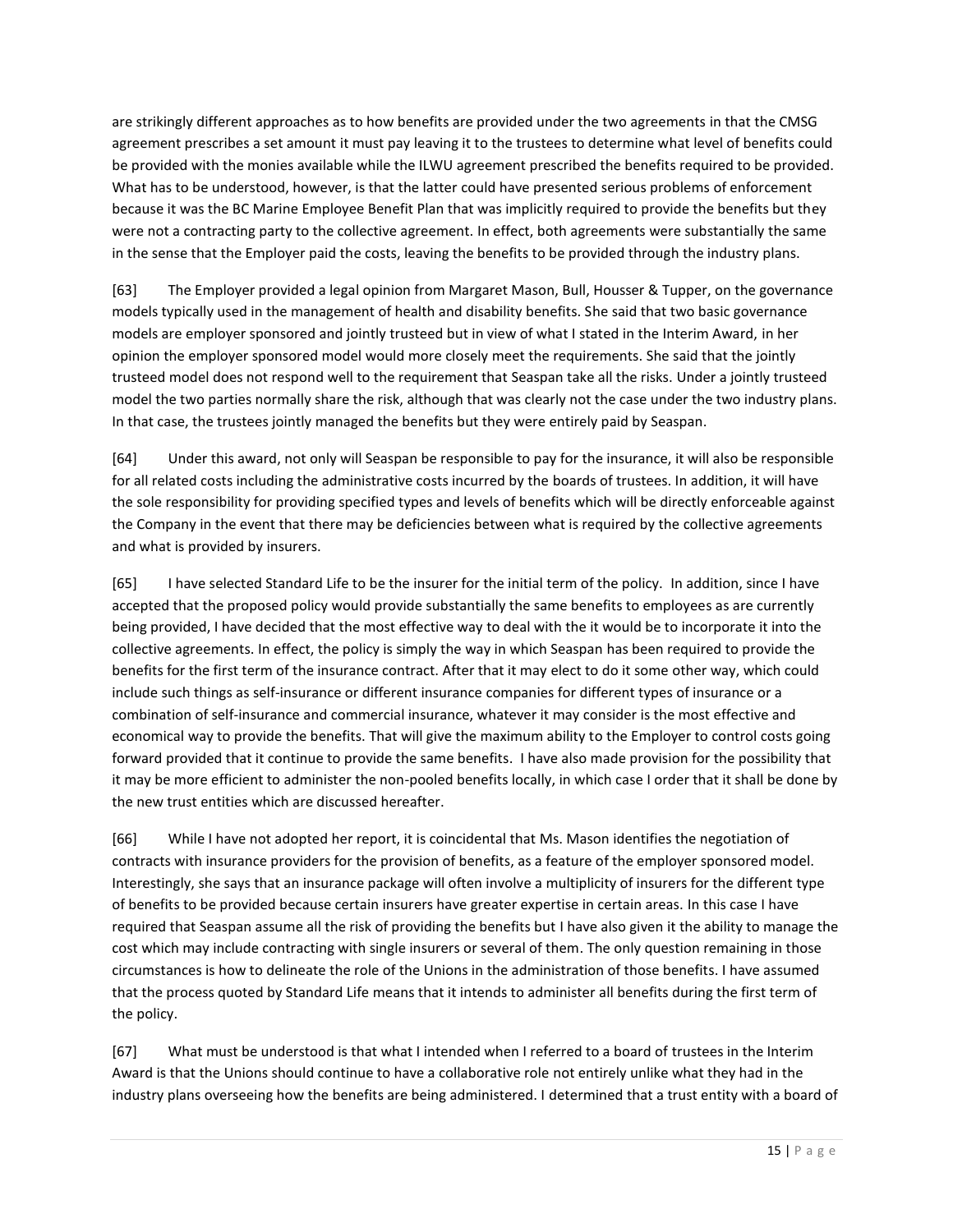trustees would be a convenient structure by which it could be organized. When I say a collaborative role, what I mean is one where both the Company and the Unions will have an equal voice in ensuring that the prescribed health benefits plans operate properly. A non-profit society was another possible structure that was available to me but I concluded that a corporate entity would be too cumbersome. In order to ensure that it does not become just another opportunity lost, I made provision for a chairperson who would have dual role to firstly schedule regular meetings of the board and preside over them similarly to the way a corporate board of directors operates but also to break tie votes in the event of an impasse. This person would be entitled to participate fully in all meetings of the board but would not have a vote except where the board is deadlocked.

[68] In order to ensure that the business of the trust is carried out, I think that an ideal person for the role would be someone with actual experience as the chairperson of a corporate board but who also has extensive dispute resolution experience. On that basis, I appoint John P. Sanderson to be the first chairperson of the board of trustees. He will be entitled to a reasonable annual retainer to compensate him for the risk and the ordinary routine involved in managing the organization as well as his normal professional fee for meetings. The amount of the retainer should be somewhat equivalent to a director's fee in a moderately sized corporation but should be negotiated with the board of trustees.

[69] A trust will have to be established through a trust agreement similar in form to the one used to establish the CMSG Western Branch Benefit Plan. Since I do not have experience in that area I am not prepared to draft it myself but rather I will retain Counsel on behalf of and at the cost of the Parties for that purpose. It should not otherwise delay the implementation of this award to activate the policy of insurance with Standard Life. There will be administrative details to work out but those can be dealt with, if necessary, as part of my ongoing jurisdiction to conclude the terms of new collective agreements.

[70] The purposes of the trust will be elaborated in the trust agreement but generally can be described as follows:

- 1. to manage the business of the trust and to employ such persons as may be seen to be required to carry out that business;
- 2. to monitor the provision of health benefits to employees including maintaining all pertinent records and statistics relating thereto and to make regular reports to the Parties on the performance of the health benefit plans and provide advice and make recommendations relating thereto;
- 3. to provide counselling to employees on the health benefits available to employees and to assist them in making claims of every nature and kind relating to the benefits, including government agencies and generally ensure that employees receive the benefits provided by the collective agreement except it shall not extend to the filing of grievances or to the actual enforcement of the collective agreements;
- 4. to provide such administrative or other assistance to insurers or other related parties as may be considered appropriate and upon such terms as made be agreed;
- 5. to manage non-pooled benefits such as short term disability, extended health care and dental plans including the establishment of a trust fund for those purposes.

[71] It perhaps does not need to be said that the trust is intended to function as an adjunct business to provide whatever support may be seen to be useful or necessary to assist the insurer to deliver the specified health benefits to employees or to do some of it independently. It should have an office located on or near the company offices in North Vancouver accessible generally to all employees to assist them in making claims. It should be staffed with such clerical and administrative employees as may be necessary. The administration of non-pooled benefits may be a particularly good opportunity to participate more directly in the actual provision of benefits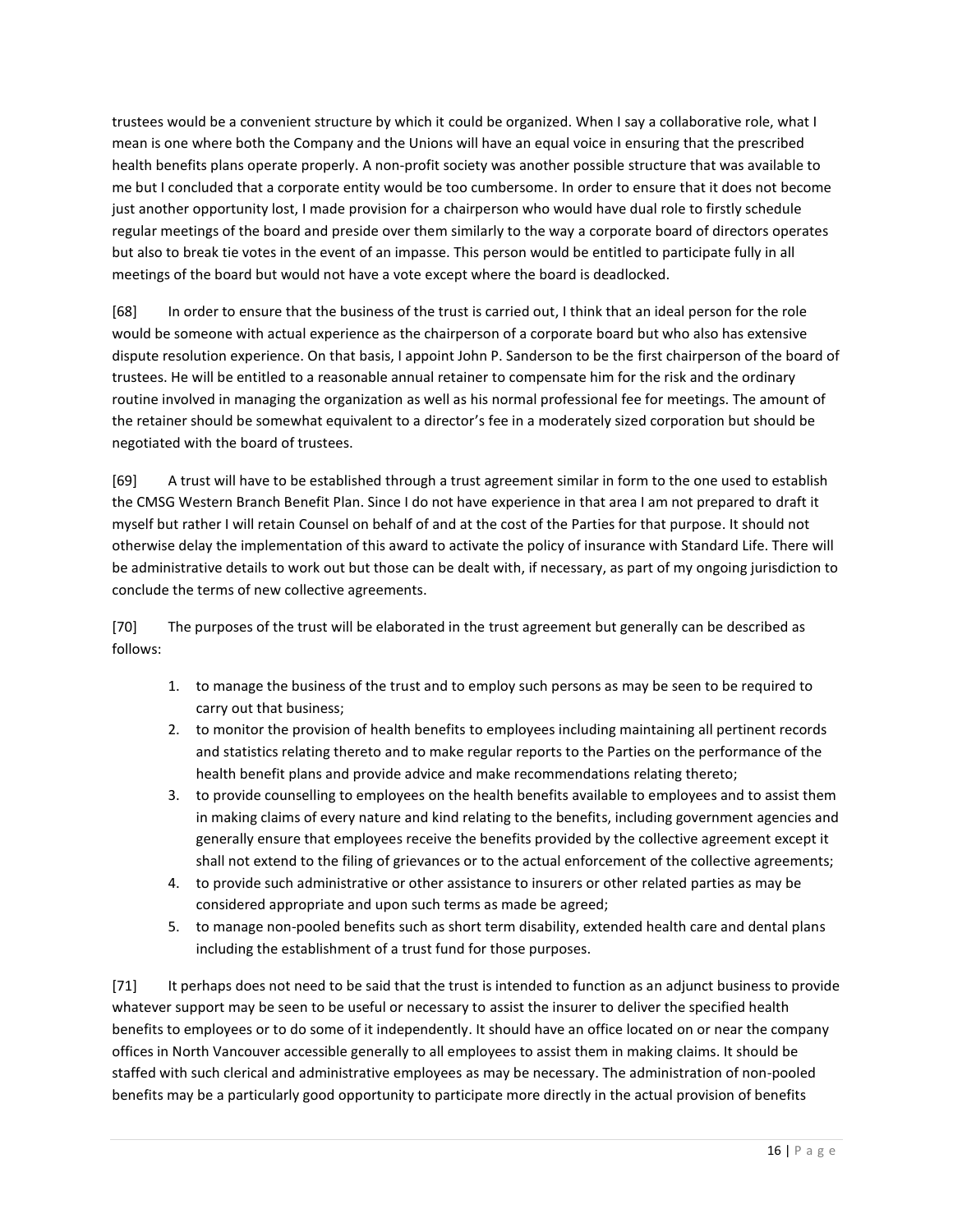where it is determined that they can be more efficiently administered internally. All of the defined purposes except no. 5 should be seen to be mandatory functions to be performed by the trusts. Performance of the latter purpose will depend on whether it is determined at any time that the non-pooled benefits can be more efficiently administered locally. The Company is prohibited from doing any of the administration itself other than by participating in the workings of the trusts. If the latter option is exercised, it could have the effect of providing a significant element of financial management which would more closely imitate what is currently being done by the industry plans.

[72] I received two very helpful reports from Harvey Mason, D.A. Townley, who outlined firstly, the cost arrangements involved in the administration of benefits. He said that where the trust is responsible for providing the benefits, it can recoup the administrative costs of providing them from the premium payments. Under the current system, Long Term Disability, Life Insurance, and Accidental Death and Dismemberment benefits are covered by an insurer. In the case of the ILWU, the insurer is Great West Life and, as I have already observed, for the CMSG it is Standard Life. The self-insured benefits which I take to mean "non-pooled benefits" include Weekly or Short Term Disability, Dental and Extended Health Care. He said that the reason the trust uses self-insurance is cost. Self-insurance is usually appropriate when dealing with low-value claims such as eye glasses or dental reimbursements.

[73] He says that if the self-insured benefits are covered by an insurance company, several other components enter the equation. Depending upon the nature of the underwriting arrangement, the insurance company would typically require the trust to pay amounts to be used as reserves by the insurance company. As we have seen, Mr. Weitzel gave evidence on the regulations governing how these funds are accumulated relating particularly to Long Term Disability insurance. So what Mr. Mason is saying is that reserves would also have to be established for the self-insured benefits, which presumably had not previously been done. He said the level of reserves would vary by the nature of the benefit and is typically expressed as a percentage of paid claims. In addition to the reserves, the insurance company will charge the following:

| General administration     | $2.5% - 3.0%$   |
|----------------------------|-----------------|
| Claims Payment Fees        | $3.5\% - 4.0\%$ |
| Contingency                | $1.0\% - 1.5\%$ |
| Profit                     | $1.5% - 2.0%$   |
| Premium Tax                | 2.0%            |
| <b>Broker Compensation</b> | $3.0\% - 4.0\%$ |

[74] With a self-insured model, he said the fees charged would typically be 4.5% - 5.% plus a small peremployee charge of \$2.00 - \$2.50/mo.

[75] He broke down the administrative tasks that must be performed depending upon whether the benefit was self-insured as follows:

# **Short Term Disability**

- $\circ$  We would be notified of a claim by either the employee, the employer or the Union;
- o We gather all required information to assess and adjudicate the claim. The required information would include an employee's statement outlining the circumstances giving rise to the claim. Also the employee would provide details of the last day of work, plus sufficient personal information to allow us to verify coverage eligibility;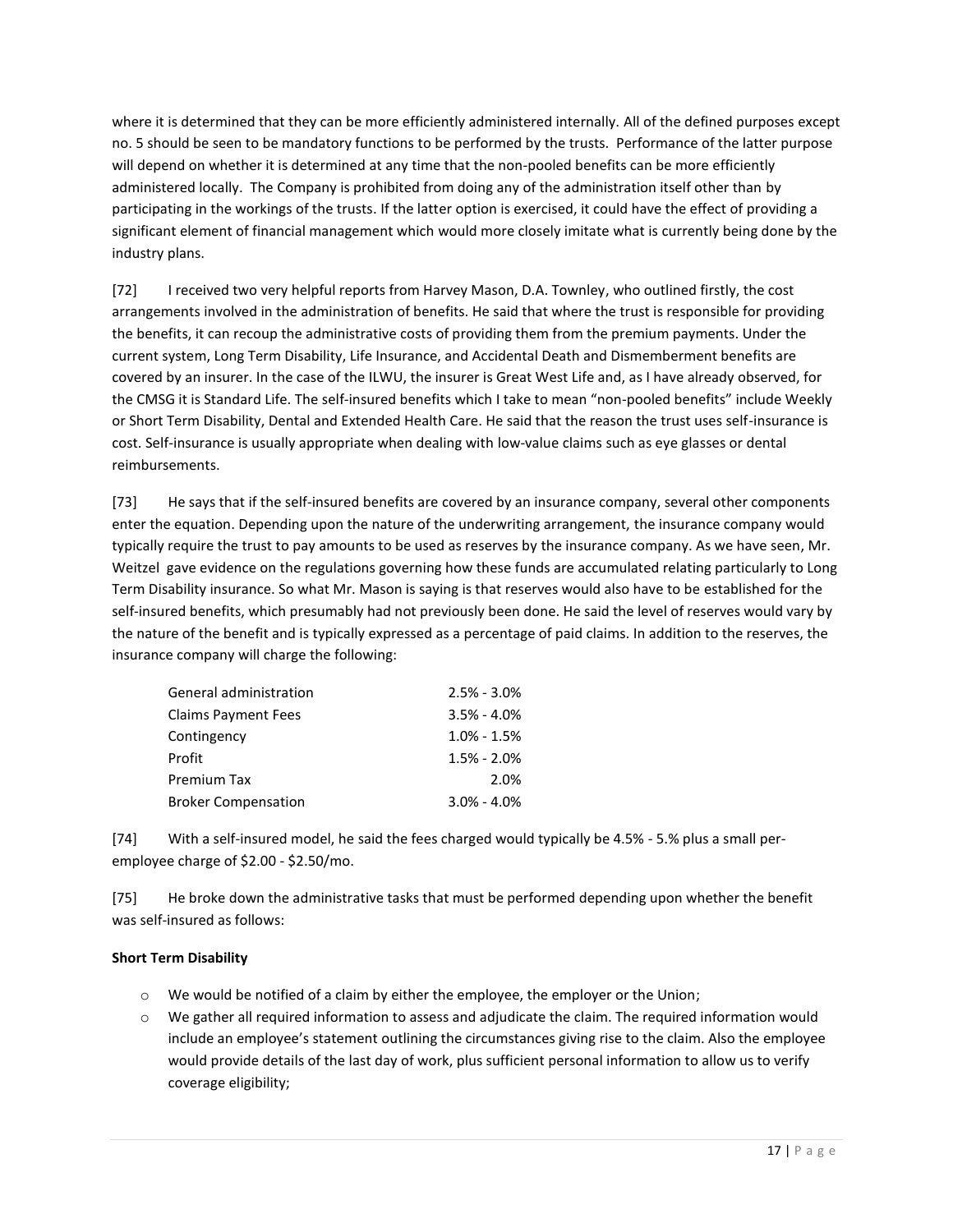- $\circ$  We would obtain an employer's statement, which will provide salary/wage rate and verification of the employee's last date at work. The employer's statement also provides an opportunity for the employer to provide any additional information they believe may be useful for us to know to assist with our adjudication;
- $\circ$  Often when reviewing the information from each of the statements, it's necessary to complete further investigations prior to approving or declining the claim. Examples might include clarification of medical information or coordination with other service providers such as ICBC or WorkSafeBC;
- $\circ$  Once all the required information and documentation is received, a decision is made with respect to approving or declining the claim;
- $\circ$  Assuming the claim is approved, we make periodic payments, either by cheque or by direct deposit into the employee's bank account;
- $\circ$  The claim continues to be monitored on an ongoing basis to ensure the employees compliance with recommended medical care and treatment;
- o As the Short Term Disability benefit is taxable once in the employee's hands, we make periodic income tax withholding payments to the Canada Revenue Agency on behalf of the disabled employee; and
- $\circ$  In the event that the disability lasts beyond the maximum period of 52 weeks, the claim then shifts to a Long Term Disability claim.

## **Long Term Disability**

- $\circ$  If we determine that it is likely that the claim will go to LTD, we will send the employee the LTD claim package at approximately 40 weeks of disability. The package contains the same type of employee/ employer/ attending physician statements as the Short Term Disability claim adjudication package. In addition, the LTD package includes documentation regarding the Canada Pension Plan disability benefits, detailed work duty assessment documentation and income verification documentation;
- $\circ$  Once this information is received, it is sent to Great West Life, along with the full medical file used to support the Short Term Disability claim;
- $\circ$  Upon receipt of the LTD application, Great West Life begins their adjudication process. Depending upon the information provided, this process can take up to 3 months before a claim decision is rendered;
- o Assuming the LTD claim is approved, Great West Life assumes the responsibility of ongoing claim management and monthly payments. Payments would continue until the earliest of the employee recovering, dying or attaining the age of 65.

## **Life Insurance/ AD&D**

- $\circ$  We are notified by a variety of sources. It could be the employer, the union, a beneficiary or an estate representative;
- o At that point we would provide the required claim forms, gather the full claim information and provide the claim to the insurance company;
- $\circ$  Upon claim approval, the insurance company pays the benefit to the beneficiary. Typically, this process requires 10 days.

## **Dental/Extended Health and Vision**

- o Claims are received by a variety of media, including electronic data interface (EDI), scanned email, facsimile, Canada Post or delivered by hand;
- $\circ$  Claims are reviewed for completeness and eligibility, then adjudicated according to the terms of the benefit plan;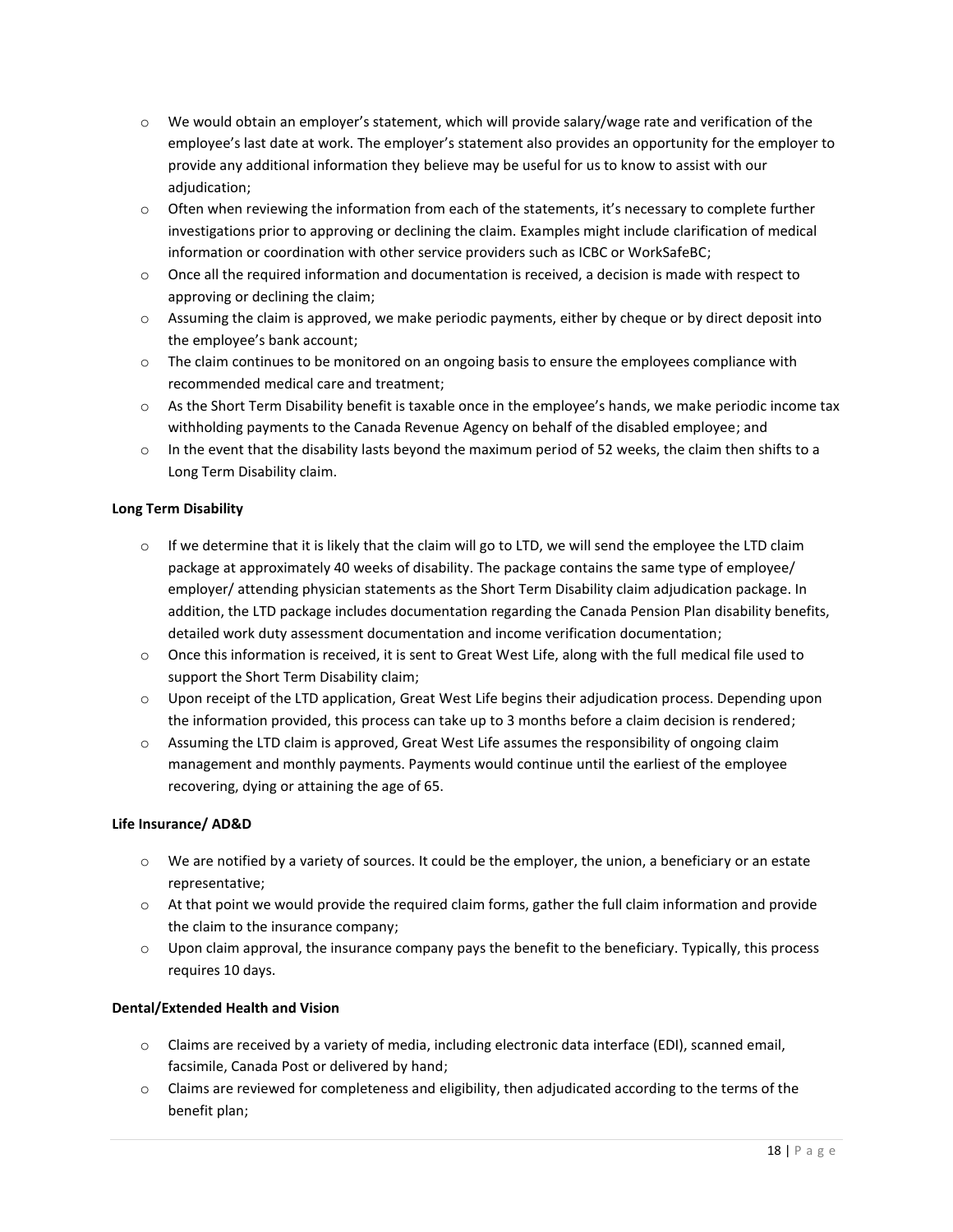o Reimbursement of eligible claims are paid by direct deposit into the employee's bank account or by cheque -- which can be picked up the following day by the employee or mailed.

[76] Implicit in the Bull Housser Report is a suggestion that I might properly consider an employer sponsored model with an advisory committee. On this view, the board of trustees would only provide advice, as is suggested by the title and would report to either the Seaspan Board of Directors or the finance committee. Its purpose would be to provide the employees' perspective on such things as the performance of the insurers, whether the negotiated benefits were meeting their needs, whether different benefits should be recommended, the experience of employees in making claims, and consideration of the kinds of issues that are driving the plan experience.

[77] While I have always felt that a valuable contribution could be made to corporate boards and advisory committees by persons designated to represent employee interests, it has been my experience that this is not a perspective shared generally by unions. In any event, it would not meet my expectations, which is, as I have already indicated, that the board of trustees would not be limited to providing advice and making recommendations but rather that it would have actual administrative and management duties and responsibilities consistently with such of them as are outlined in paragraph 75 that are not performed by the insurer.

[78] The author of the report also cautions that a trust is a taxpayer for purposes of the Income Tax Act but the trust agreement can be carefully drafted to ensure that the trust qualifies for an exemption. She said that the trustees are generally not paid although their expenses to attend meetings would be. A third party neutral chair, typically an actuary or an individual with significant benefits experience could be engaged. This person would be paid an annual fee.

# 12. **Conclusion**

[79] The underlying message that I should like to communicate relates to the importance of collaboration to enable the parties to deal effectively with the kinds of disputes that have arisen in this case. It is not an esoteric theory of labour relations but a fundamental reality that effective dispute resolution depends upon there being a respectful relationship between the parties. The problem here does not originate in a lack of ability by the representatives. All the parties have been well served by their representatives who have articulated the positions of their principals with a great deal of skill but because of their poor relationship have not been able to find common ground. What is now needed is to use the opportunities that we have to cement a better relationship at the highest levels.

[80] The restructuring of the health plans should be seen to be such an opportunity. I acknowledge that the Unions see the change as a concession but the reality is that the only substantive change that I have made is how the health care benefits are delivered. The industry trusts will no longer be responsible for procuring insurance. That function is now quite properly allocated to the party which bears the risk of the benefits. Seaspan will be entitled to shop for the most economic carrier that is prepared to deliver the required benefits but it is not entitled to deliver them itself because that would be seen to be a conflict of interest.

[81] On the evidence the industry trusts only manage the non-pooled benefits. The pooled benefits represented by LTD, Life and AD&D have always been administered by the insurers. I have made provision for the possibility that the new trusts may also manage the non-pooled benefits but that will depend on whether it is seen to be economic to do it that way. I have made provision for the structuring of the new trusts with as much authority as is economically feasible but at the end of the day, the purposes for which the trusts are going to be established should be seen to be what they really are, which is to say, opportunities for collaboration. The degree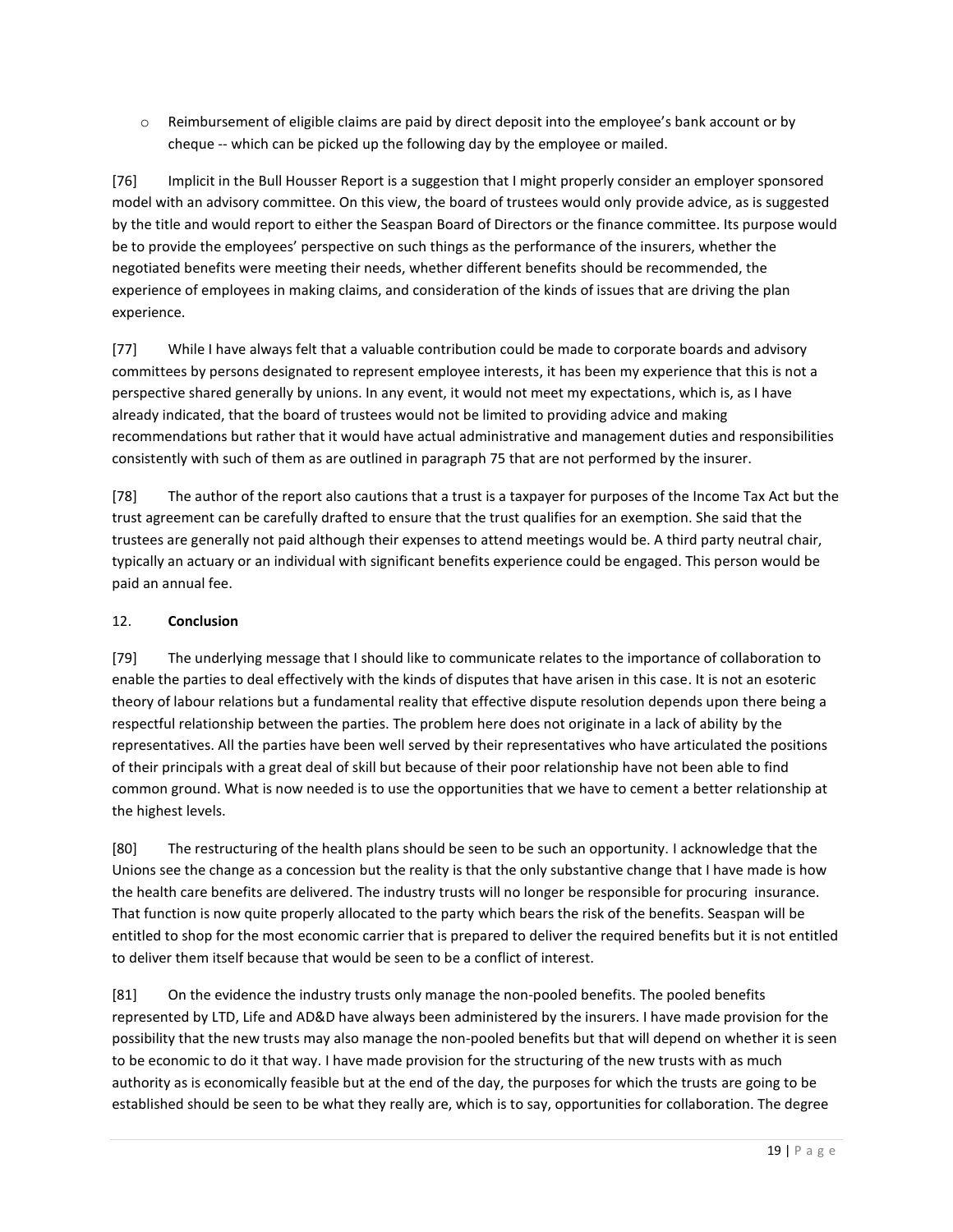to which they are taken up will set the tone for the state of labour relations between the parties for the entire term of the new collective agreements.

[82] Otherwise, the health benefits required to be provided to employees are essentially the same as those provided under the previous collective agreements. What must not be ignored, however, is that there will be one significant improvement over past agreements which is that any issues over entitlement will be directly enforceable against the Company. As distinguished from before, Seaspan will not just be responsible to provide insurance for specified benefits but will be responsible for any deficiencies if any insurer fails to provide them.

[83] The prescribed collective agreement language designed to achieve those purposes is contained in appendices attached hereto. In each case the existing agreements shall be amended with immediate effect by deleting the existing language and substituting the language provided in each respective appendix as follows:

- (a) Appendix "1" is the Health Plan for the Canadian Merchant Service Guild; and
- (b) Appendix "2" is the Health Plan for the International Longshore and Warehouse Union, Local 400, Marine Section.

[84] I reserve jurisdiction to make such mechanical or grammatical corrections to this award as may be required to align it with my general intention and to determine any issues relating to its interpretation or implementation.

Dated this 5th day of October, 2015 at Vancouver, British Columbia

\_\_\_\_\_\_\_\_\_\_\_\_\_\_\_\_\_\_\_\_\_\_\_\_\_\_\_\_\_\_\_\_\_\_\_\_\_\_\_\_\_\_\_\_\_\_

*"Dalton L. Larson"*

Dalton L. Larson Arbitrator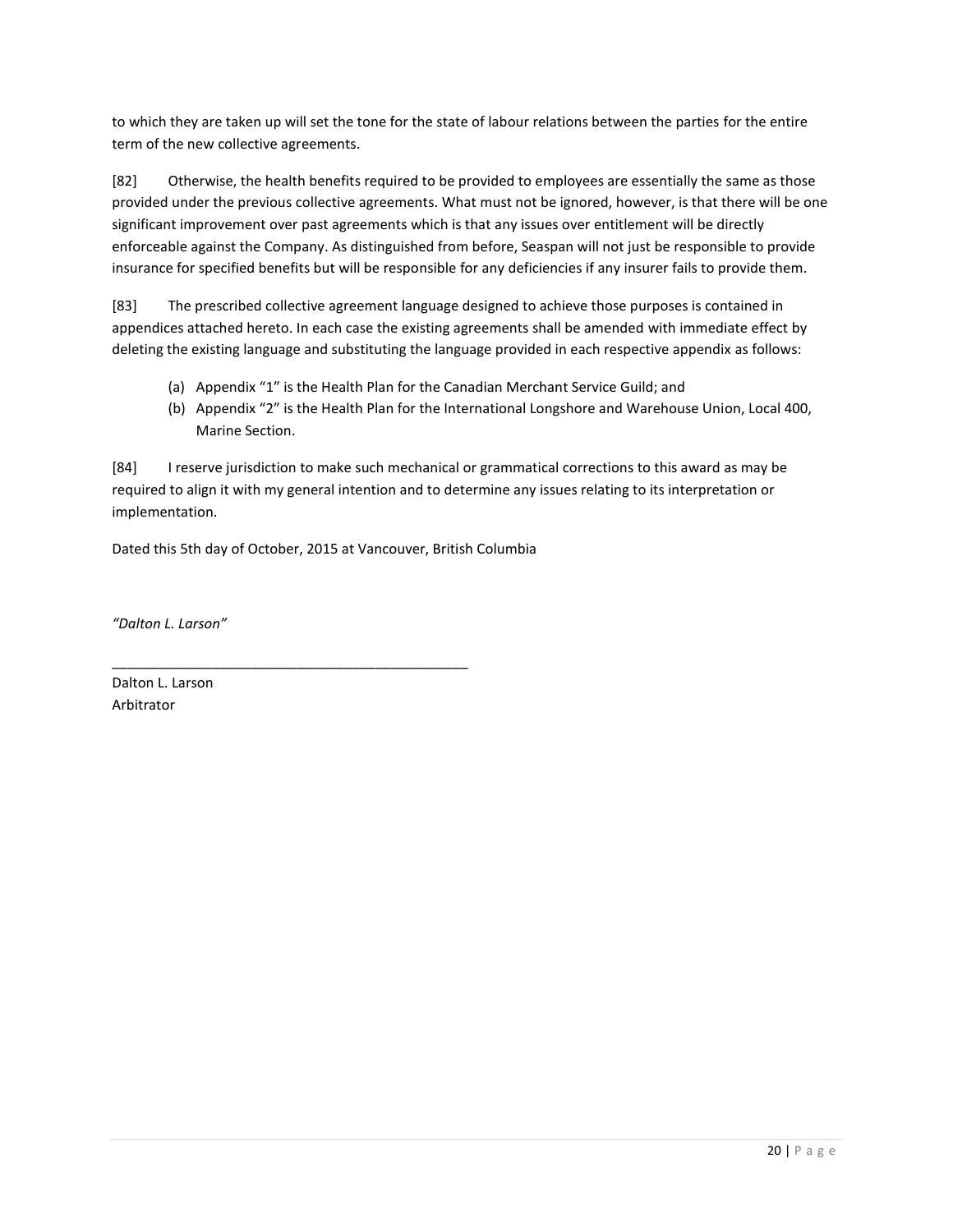Appendix "1"

#### COLLECTIVE AGREEMENT

Between

# SEASPAN MARINE CORPORATION (hereinafter called the "Company")

and

CANADIAN MERCHANT SERVICE GUILD Representing Master, Mates and Engineers hereinafter called the "Guild")

\_\_\_\_\_\_\_\_\_\_\_\_\_\_\_\_\_\_\_\_\_\_\_\_\_\_\_\_\_\_\_\_\_\_\_\_\_\_\_\_\_\_\_\_\_\_\_\_\_\_\_\_\_\_\_\_\_\_\_\_\_\_\_\_\_\_\_\_\_\_\_\_\_\_\_\_\_\_\_\_\_\_\_\_\_\_\_\_\_\_\_\_\_

#### 1.08 **BENEFIT PLAN**

#### **Health Plan**

- 1. The Company shall provide the health benefits hereafter specified to all eligible Officers in its employ through the Standard Life Assurance Company of Canada ("Standard Life") with the coverage specified in its quotation dated June 1, 2015 for Long and Short Term Disability, Life, Accidental Death & Dismemberment, Extended Health Care and Dental Care (the "CMSG Health Benefit Plan").
- 2. Subject to the terms of the initial contract of insurance, upon expiration of the rate guarantee periods, the Company shall be entitled to contract with another insurer or insurers to arrange coverage at such rates as may be satisfactory to it, provided that the benefits provided in every case are substantially the same as those required by the CMSG Health Benefit Plan. In the event that the Company changes insurers, it shall remain liable during the balance of the term of this Agreement for any deficiencies that shall occur in the provision of the new benefits in relation to those required to be provided by the CMSG Health Benefit Plan.
- 3. The Company shall also be entitled to contract with the trust entity established under the terms of this Article to provide and administer Short Term Disability, Extended Health Care and Dental Care benefits upon such terms as may be mutually acceptable. In that event the Company shall not bear any liability for those benefits other than to pay the costs incurred by the trust entity to provide them.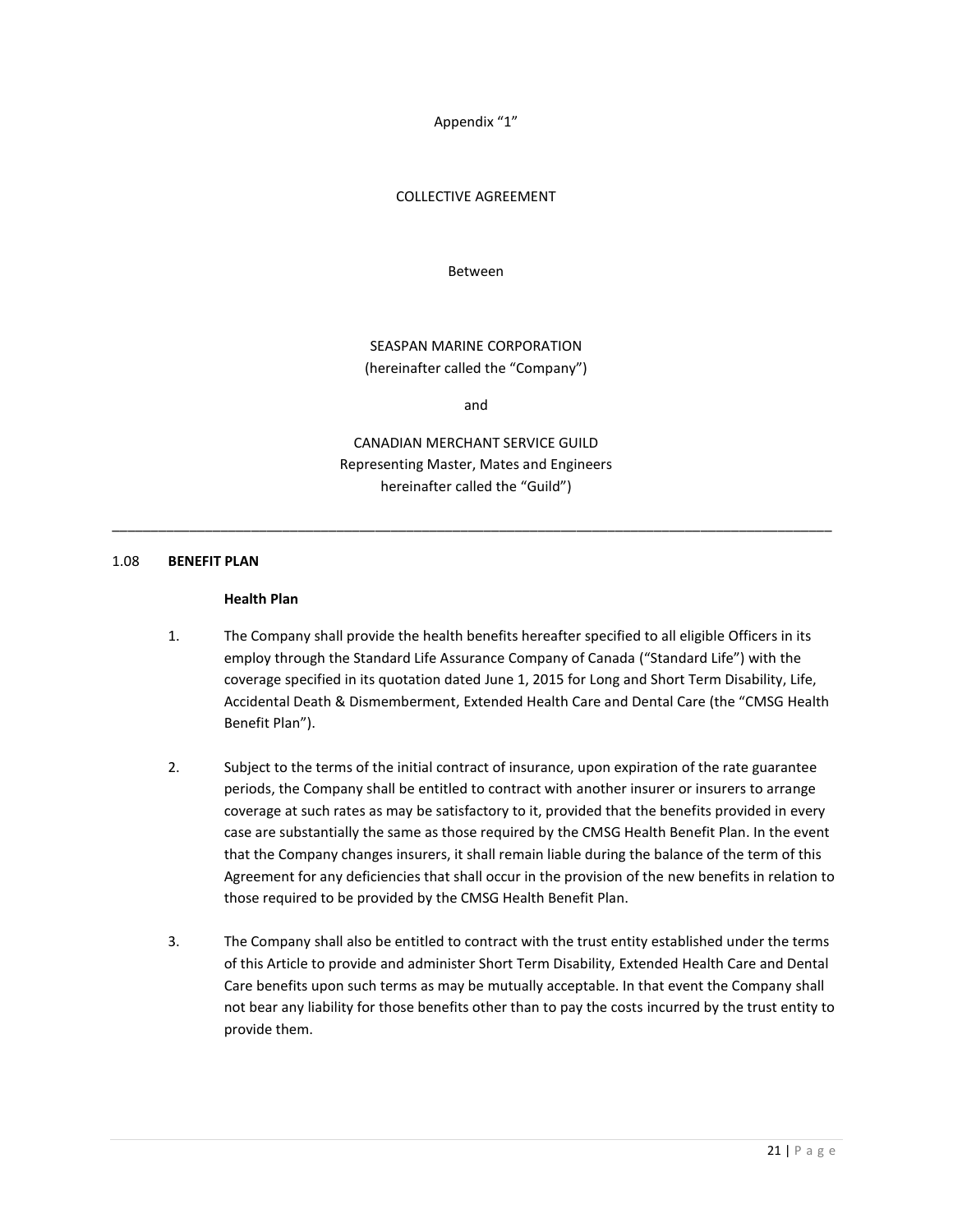- 4. The costs of all health benefits required to be provided under this Agreement shall be entirely paid by the Company.
- 5. An eligible Officer is one who has been continuously employed for ninety (90) days and is actively at work except as otherwise provided in this Article.
- 6. Coverage will be pro rated for those Officers who are eligible and who are employed for part of a month. Laydays shall be credited as employed days.
- 7. Where an Officer is promoted from the unlicensed ranks and he works continuously, health benefit plan coverage will be maintained under the unlicensed plan to the first  $(1^{st})$  day of the fourth  $(4<sup>th</sup>)$  month following such a promotion, then entitlement to benefits under the CMSG Health Benefit Plan will commence. In the event the Officer is subsequently demoted back to the unlicensed ranks, coverage will continue under the CMSG Health Benefit Plan for a full three (3) calendar months, then revert to coverage under the unlicensed plan on the first ( $1<sup>st</sup>$ ) of the month following.
- 8. Coverage will commence immediately for any eligible Officer who returns to active full-time employment with the Company within six (6) months of the date of his leaving employment. If an Officer does not return to active full-time employment within the six (6) month period, he will be considered a new employee and will be subject to the ninety (90) day continuous employment provision. Where an Officer retains recall rights under Article 1.12(9) he will not be subject to the waiting period on returning to work.
- 9. The Officer's pay shall be maintained, including red days, during the waiting periods for short term disability payments up to a maximum of seven (7) red days.
- 10. An Officer on short term disability will be entitled to top-up his entitlement up to full basic wages with laydays. Laydays will include red days (unearned leave) as follows: seven (7) days red day credits for each year of service with the Company up to a maximum of forty-five (45) red days inclusive of any red days the Officer might have had when going off on weekly indemnity.
- 11. Officers who would otherwise have been laid off will not be entitled to be supplemented with red days. Where an Officer is not expected to return to work and who is medically supported before going on LTD, red days will not be available for top-up.
- 12. Officers who qualify for and elect red day top-up under this clause will be required to sign a reasonable debt repayment agreement with the Company prior to any red day top up being paid.
- 13. When an Officer is on short term disability benefits or WCB benefits for up to fifty-two (52) weeks, the Company will pay the full cost of coverage together with the BC Medical Plan premiums. An Officer who is laid-off when on these benefits will continue to have these premiums paid by the Company.
- 14. Any rebate of EI insurance premiums will be retained by the Company to offset health benefit coverage.
- 15. The Company will pay one hundred per cent (100%) of the BC Medical Services Plan premiums.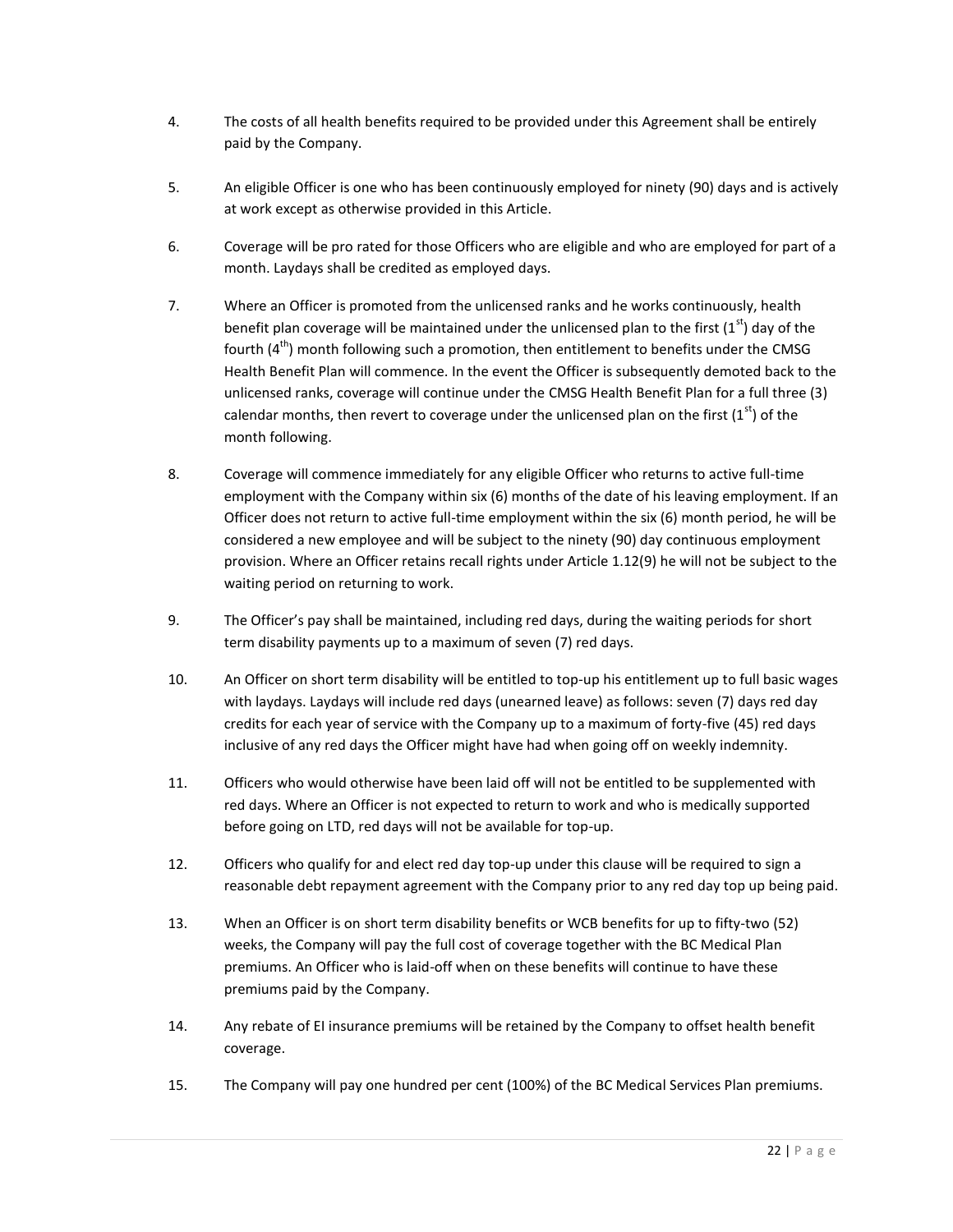## **Trust Entity**

16. The Parties shall enter into a trust agreement for the establishment of a new trust entity with purposes that shall include but not be limited to the following:

(1) to manage the business of the trust and to employ such persons as may be required to carry out that business;

(2) to monitor the provision of health benefits to employees including maintaining all pertinent records and statistics relating thereto and to make regular reports to the Parties on the performance of the health benefit plans and provide advice and make recommendations relating thereto;

(3) to provide counselling to employees on the health benefits available to employees and to assist them in making claims of every nature and kind relating to the benefits, including government agencies and generally ensure that employees receive the benefits provided by the collective agreement except it shall not extend to the filing of grievances or to the actual enforcement of the collective agreement;

(4) to provide such administrative or other assistance to insurers or other related parties as may be considered appropriate and upon such terms as may be mutually agreed; and

(5) to manage non-pooled benefits such as short term disability, extended health care and dental plans including the establishment of a trust fund for those purposes.

- 17. A Board of Trustees shall be established under the terms of the trust agreement comprised of five (5) positions. Each party shall be entitled to appoint two trustees who each shall have one vote.
- 18. The trustees shall then appoint an independent person to act as the Chairman of the Board who shall schedule regular meetings of the board and preside over them. The chairperson shall be entitled to participate fully in all meetings of the board but without a vote except where the board is deadlocked in which case he/ she shall have one vote.
- 19. The entire cost of the administration of the trust shall be paid by the Company. The trustees shall be entitled to be reimbursed their expenses incurred in the discharge of the duties. The independent chairperson shall be entitled to a reasonable annual retainer and a professional fee for attendance the meetings plus reasonable expenses.

## **Health Plan Booklet**

20. The Board of Trustees shall produce a Health Plan Booklet for distribution by the Company to each employee, which summarizes all of the terms, conditions and benefits of the CMSG Health Benefit Plan.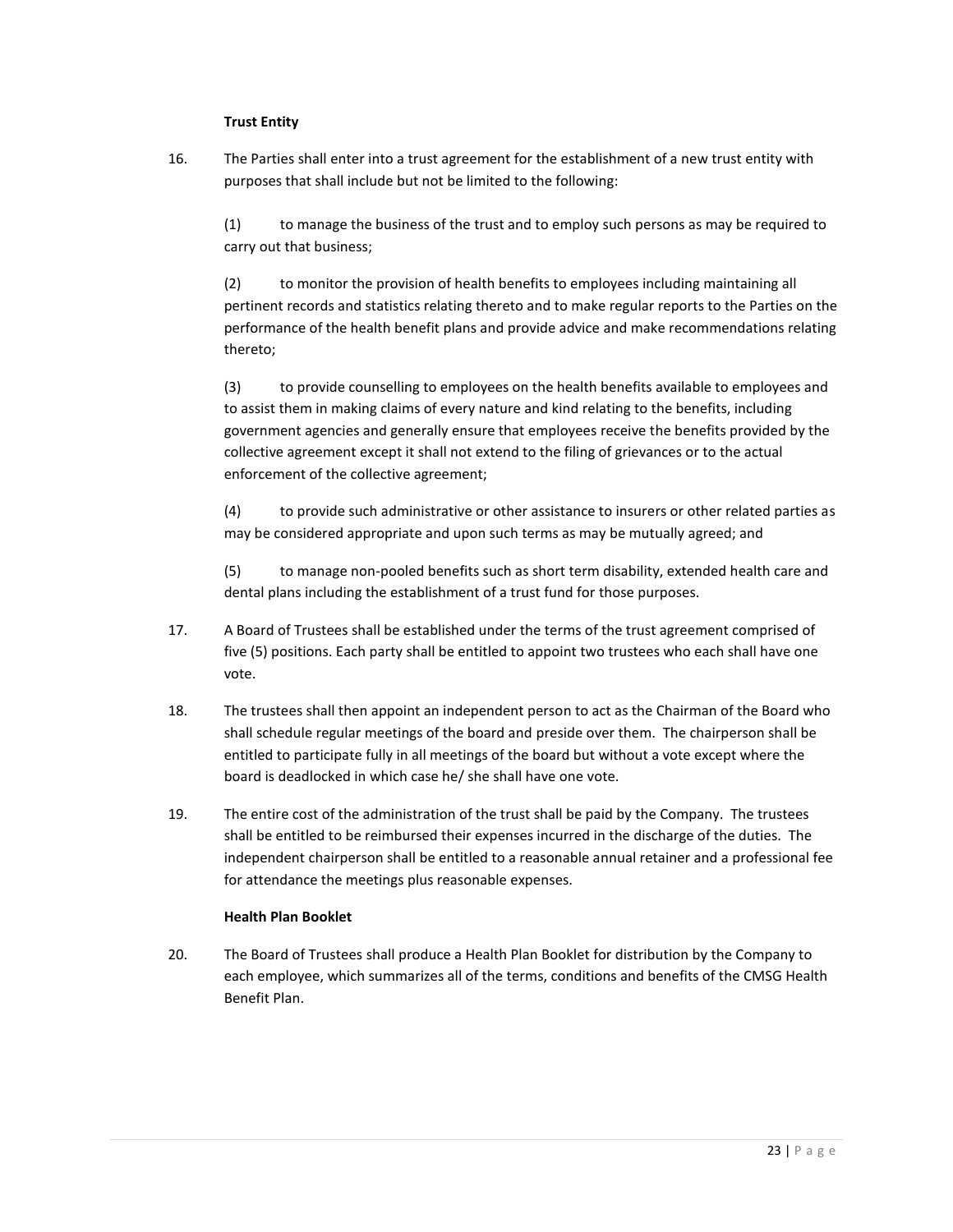Appendix "2"

#### COLLECTIVE AGREEMENT

Between

SEASPAN MARINE CORPORATION (hereinafter called the "Company")

and

INTERNATIONAL LONGSHORE & WAREHOUSE UNION LOCAL 400, MARINE SECTION (hereinafter called the "Union")

\_\_\_\_\_\_\_\_\_\_\_\_\_\_\_\_\_\_\_\_\_\_\_\_\_\_\_\_\_\_\_\_\_\_\_\_\_\_\_\_\_\_\_\_\_\_\_\_\_\_\_\_\_\_\_\_\_\_\_\_\_\_\_\_\_\_\_\_\_\_\_\_\_\_\_\_\_\_\_\_\_\_\_\_\_\_

#### 1.13 **BENEFIT PLAN**

#### **Health Plan**

- 1. The Company shall provide the health benefits hereafter specified to all eligible unlicensed employees in its employ through a policy of insurance with the Standard Life Assurance Company of Canada ("Standard Life") with the coverage specified in its quotation dated June 1, 2015 for Long and Short Term Disability, Life, Accidental Death & Dismemberment, Extended Health Care and Dental Care (the "ILWU Health Benefit Plan").
- 2. Subject to the terms of the initial contract of insurance, upon expiration of the rate guarantee periods the Company shall be entitled to contract with another insurer or insurers to arrange coverage at such rates as may be satisfactory to it, provided that the benefits provided in every case are substantially the same as those required by the ILWU Health Benefit Plan. In the event that the Company changes insurers, it shall remain liable during the balance of the term of this Agreement for any deficiencies that shall occur in the provision of the new benefits in relation to those required to be provided by the ILWU Health Benefit Plan.
- 3. The Company shall also be entitled to contract with the trust entity established under the terms of this Article to provide and administer Short Term Disability, Extended Health Care and Dental Care benefits upon such terms as may be mutually acceptable between them. In that event the Company shall not bear any liability for those benefits other than to pay the costs incurred by the trust entity to provide them.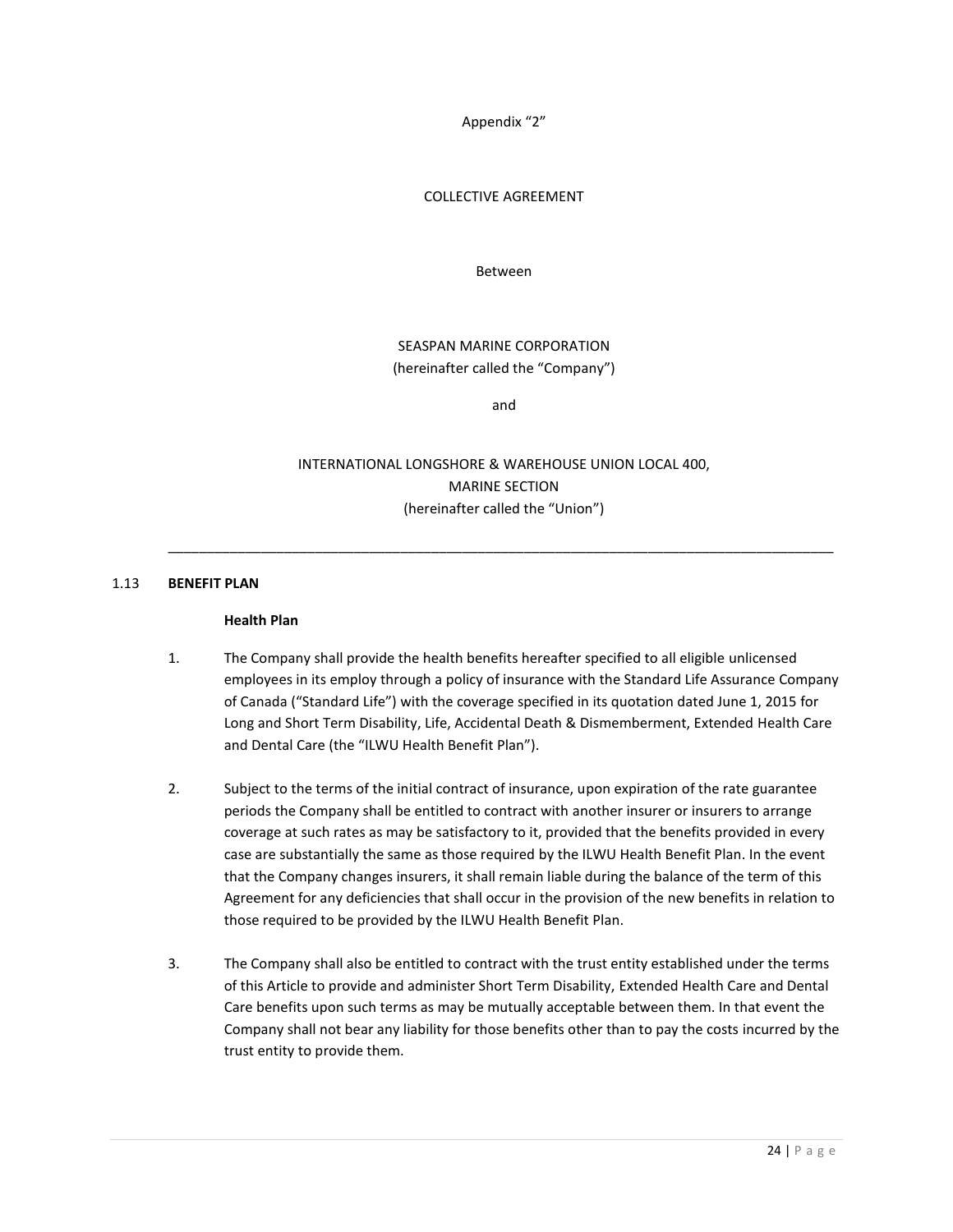- 4. The costs of all health benefits required to be provided under this Agreement shall be entirely paid by the Company.
- 5. An eligible unlicensed employee is one who has been continuously employed for ninety (90) days and is actively at work except as may be otherwise provided in this Article.
- 6. Coverage will be pro-rated for those unlicensed employees who are eligible and who are employed for part of a month. Laydays shall be credited as employed days.
- 7. Where an unlicensed employee is promoted from the unlicensed ranks to an Officer and he works continuously, the health benefits will be maintained under the ILWU Health Benefit Plan up to the first  $(1<sup>st</sup>)$  day of the fourth  $(4<sup>th</sup>)$  month following such a promotion, then entitlement to benefits under the CMSG Health Benefit Plan will commence. In the event the unlicensed employee is subsequently demoted back to the unlicensed ranks, coverage will continue under the CMSG Health Benefit Plan for a full three (3) calendar months, then revert to coverage under the ILWU Health Benefit Plan the first  $(1<sup>st</sup>)$  day of the fourth  $(4<sup>th</sup>)$  month following.
- 8. Coverage will commence immediately for any eligible unlicensed employee who returns to active full-time employment with the Company within six (6) months of the date of his leaving employment. If an unlicensed employee does not return to active full time employment within the six 6 month period, he will be considered a new employee and will be subject to the ninety (90) day continuous employment provision. Where an unlicensed employee retains recall rights under Article 1.09(f) he will not be subject to the waiting period on returning to work.
- 9. The pay of unlicensed employees shall be maintained, including red days, during the waiting periods for short term disability payments up to a maximum of seven (7) red days.
- 10. Unlicensed employees on short term disability benefits shall be entitled to top off their benefits up to full monthly basic wages with lay days. Such lay days shall include red days (unearned leave) as follows: seven days red day credit for each year of service with the Company up to a maximum of forty-five (45) red days, inclusive of any red days that the unlicensed employees might have had when going off on short term disability.
- 11. Unlicensed employees who would otherwise have been laid off will not be entitled to be supplemented with red days. Where an unlicensed employee is not expected to return to work upon receiving doctor's advice to that effect before going on LTD, red days will not be available for top off.
- 12. Unlicensed employees who qualify for and elect red day top up under this clause will be required to sign a reasonable debt repayment agreement with the Company prior to any red day top up being paid.
- 13. When an employee is on long term disability benefits, the premium for BC Medical will be paid by the Company.